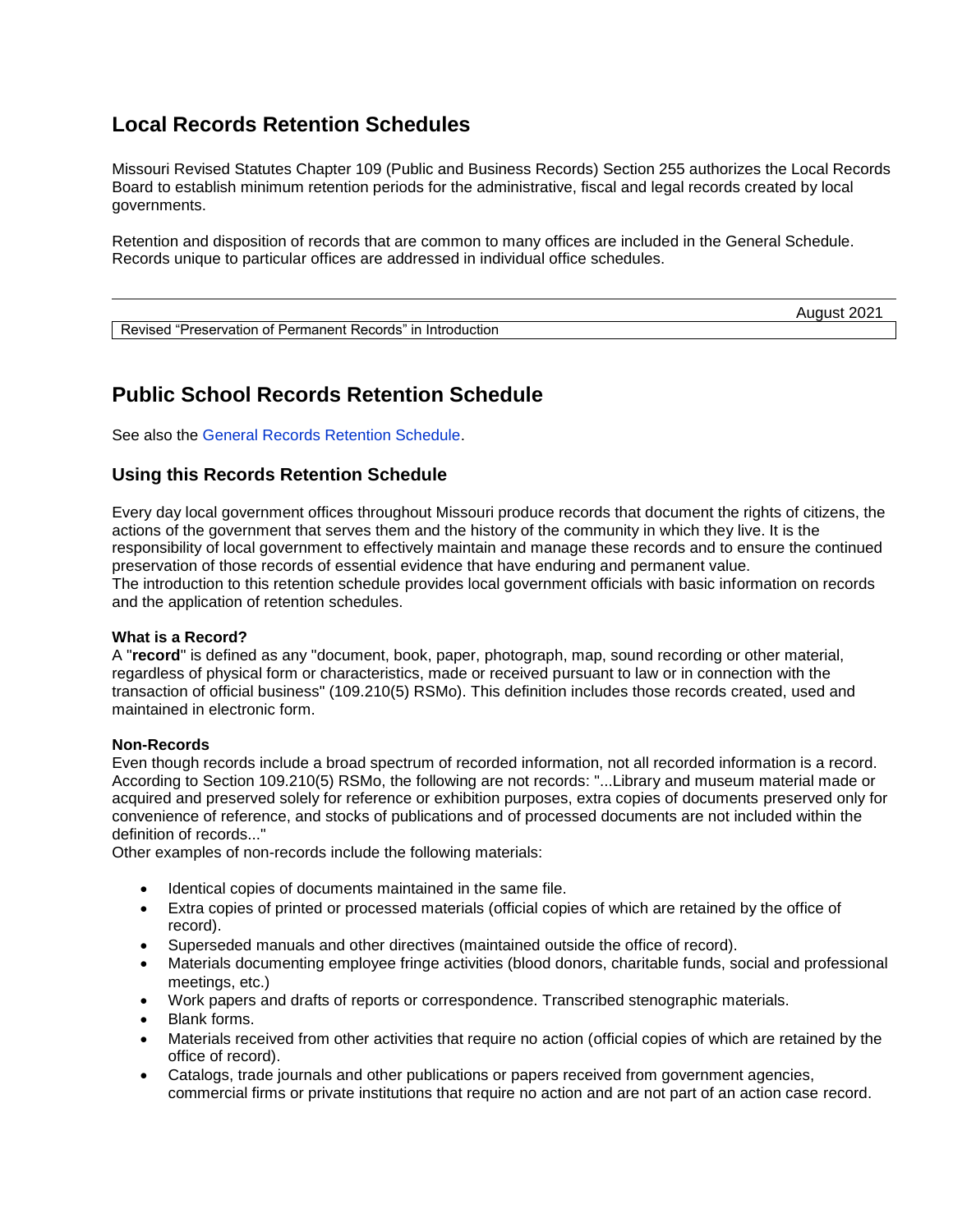Survey forms

Non-records do not require retention scheduling or destruction authorization or reporting. To control excessive accumulation, it is necessary to keep only current, useful materials and to destroy non-records immediately after needs have been satisfied. Avoid filing non-record material with records.

### **The Value of Local Government Records**

Some records, because of their enduring administrative, fiscal, legal or historical value, should be permanently retained. These records require that special care and consideration be given to their storage conditions and the feasibility of preservation microfilming. Examples of permanent records include year-end reports; minutes; property records such as deeds; and birth, death and marriage records.

Most records do not have values that warrant their permanent preservation. Those records with short-term value should, upon reaching end of the retention period, be destroyed.

### **Statutory Authority for Establishing Records Retention Requirements**

In 1965, the Missouri General Assembly established a State Records Commission to approve retentions for records produced by state agencies. In 1972, Missouri's Business and Public Records Law (Chapter 109) was expanded to include local government. Thus, the Missouri Local Records Board was established to set retention times for local government records. The 16-member board, chaired by the Secretary of State, consists of local government officials from all classes of counties and cities, elementary and secondary education, higher education and a person active in historical society groups.

Supplemental to the Local Records Board, the Records Management and Archives Service of the Secretary of State's office provides assistance to local governments and implements board policy.

### **Application of the Records Retention Schedule**

This schedule establishes minimum retention periods and authorizes dispositions for many of the administrative, fiscal and legal records common to most local governments. Retention periods are based upon federal and state mandates, record surveys, business needs, and general knowledge as to how long records should be kept. Using the schedule as a guide and without seeking further approval from the Local Records Board, any local government may regularly dispose of any of its records that appear on this schedule. The schedule is subject to the following exceptions and limitations:

- A. Local government offices may retain any of their records beyond the retention periods set by the schedule, as they deem necessary. The schedule establishes only a minimum period of retention. Before retaining a record longer than the minimum time required, however, the office should be certain that it has good reason to do so. Unnecessary retention of records can be expensive in space and filing equipment and may expose the office to costly litigation and discovery requirements.
- B. This schedule does not relieve local governments of retention requirements mandated by other state and federal statutes and regulations. When such an obligation does exist, then the longer retention period takes precedence.
- C. This schedule generally reflects audit requirements in its prescribed retention periods, but audits are not always completed in a timely fashion. Therefore, any record required for an audit must be retained until completion of that audit, regardless of its stated retention period in the schedule.
- D. This schedule does not authorize destruction of records that could be deemed relevant to current or pending litigation.

Retention and disposition of records that are common to many offices are included in the General Schedule. Records unique to particular offices are addressed in individual office schedules. All schedules are available on the Secretary of State's website at *[http://www.sos.mo.gov/archives/localrecs/schedules .](http://www.sos.mo.gov/archives/localrecs/schedules)* 

### **Destruction of Records**

The records classification and retention periods in this manual constitute legal authority for retention and disposal of official records. No records can be destroyed until they meet the minimum retention period listed in this manual. In cases where there is no schedule for a particular record series, the Local Records Board must grant permission for the destruction.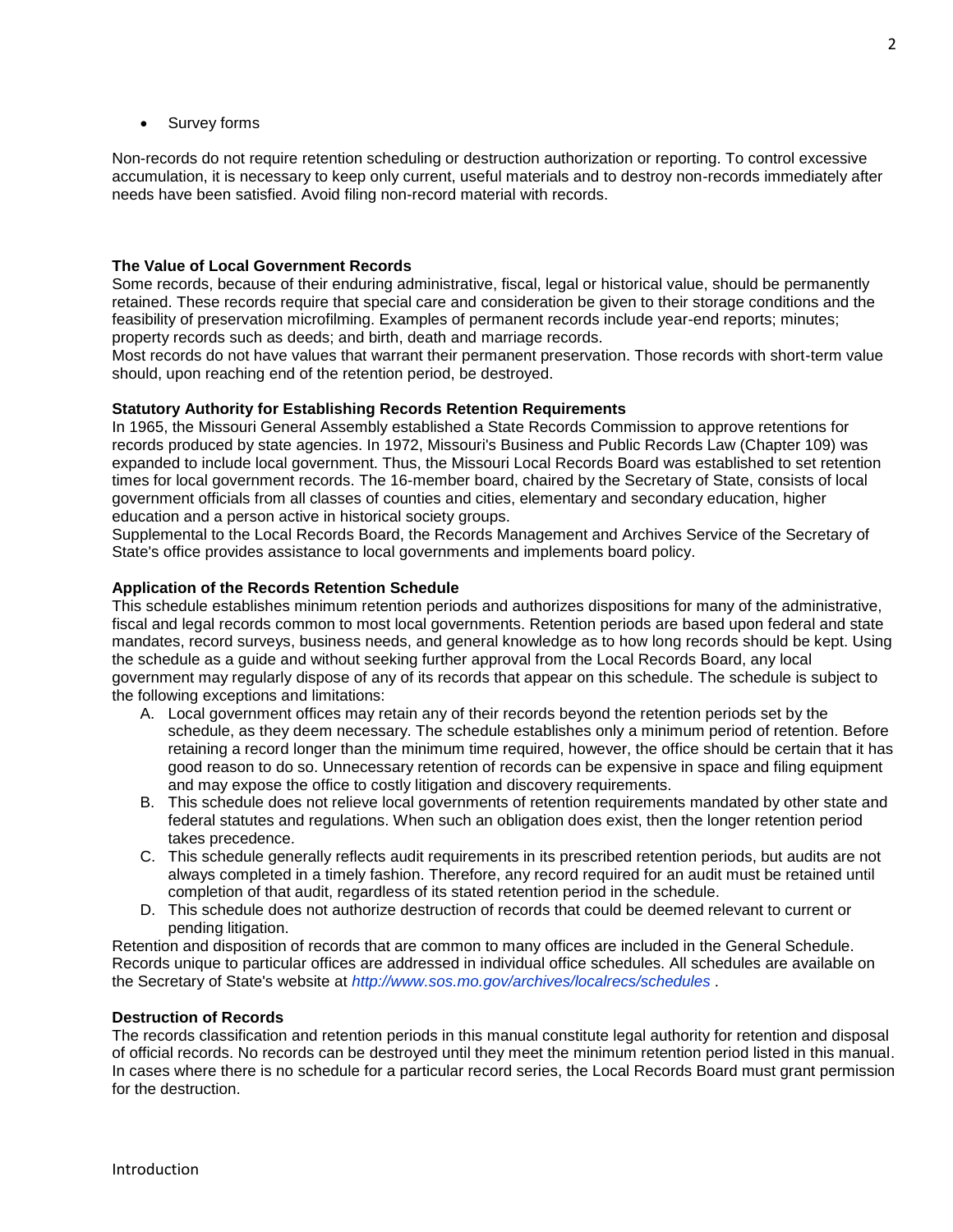The disposition of records should be recorded in a document such as the minutes of the city council or other legally constituted authority that has permanent record status. The record should include the description and quantity of each record series disposed of, manner of destruction, inclusive dates covered and the date on which destruction was accomplished.

The retention schedule does not prescribe the method of destruction (shredding, burning, landfills, etc.), however, record series with a disposition of *Destroy securely* contain confidential data. These records should be destroyed under the supervision of a competent person(s) designated (or appointed) to ensure that no records fall into unauthorized hands and that the data cannot be reconstructed.

When records, open or confidential, have been destroyed by decay, vermin, fire, water or other means making their remains illegible, the custodian of records may dispose of the remains after verification and documentation by the Local Records Program, Office of the Secretary of State.

### **Preservation of Permanent Records**

A fundamental, yet often neglected obligation of local government is to care for the permanent records it generates and receives regardless of format. The records, both electronic and physical, that have been identified as permanent require special handling and storage if they are to be preserved. The continuous interaction between a physical record's medium: paper, magnetic tape, film, etc. -and the quality of the environment in which it is kept-temperature, humidity, light, and air-determines the severity and rate of its deterioration. For electronic records the concerns include media decay, hardware/software obsolescence, and migration of data into the current standard: PDF-A, TIF, etc.

By imaging permanently valuable records, local governments can generate durable microfilm for preservation and disaster recovery, while also maintaining an electronic version for access. When microfilmed, processed, and maintained to archival specifications, a master negative will ensure that permanently valuable records are preserved for generations to come (microfilm has an estimated shelf life of over 500 years). Microfilm that meets the standards outlined here is eligible to be stored by the Missouri State Archives at no cost.

The Missouri Local Records Grant program can provide financial assistance in the form of grants-in-aid to supplement local funds for preservation initiatives, such as archival supplies, shelving and preservation microfilming.

### **Reformatting Standards**

In accordance with RSMo 109.241.4, the Local Records Board has adopted the following standards for microfilm and digitized records. To be in compliance for image permanence, microfilm must conform to the technical standards outlined in the *Guidelines for Microfilming Public Records*, drafted by the Local Records Program and available on the Secretary of State's website at: [http://www.sos.mo.gov/archives/pubs/mfmg.](http://www.sos.mo.gov/archives/pubs/mfmg) To ensure the permanence of electronic records and digitized records, electronic records management systems must meet the standards outlined in the most current version of ISO 15489. Certification that records have been reformatted in accordance with these standards should be maintained locally and classified under *General Records Retention Schedule* "GS 018 Records Management Records."

### **A Note about Retention Periods**

This schedule provides minimum retentions. Local authorities may choose to keep a particular series or record for a longer period of time. It should be kept in mind, however, that a record kept beyond its listed retention must be made available for inspection upon request.

The point at which a retention period begins is termed a cutoff, or trigger. Typically this is on a regular cycle—the end of the calendar year, the end of the fiscal year, etc. This is the period of the inactive record. A traditional example of this would be the period when records are boxed and removed from active file cabinets and work areas.

When determining cutoffs, a good rubric is outlined in DoD 5015.02 "Electronic Records Management Software Applications Design Criteria Standard":

- A. retention periods of less than 1 Year, the cutoff is equal to the retention period;
- B. retention periods of 1 Year, or more, the cutoff is at the end of the fiscal or calendar year;
- C. for records with a retention period based on an event or action, the cutoff is the date the action is completed;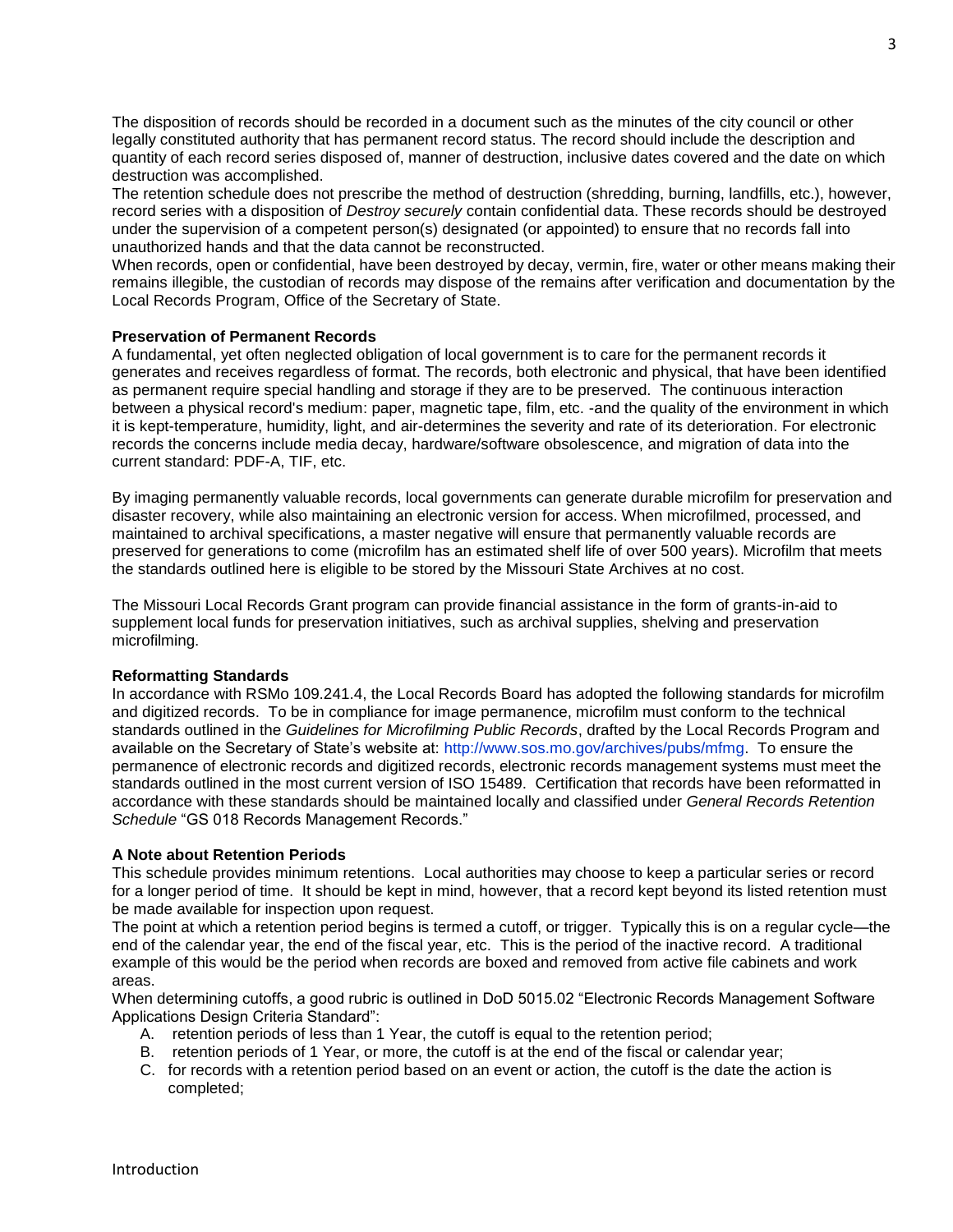D. for records with a retention period based on a specific time period after an event or action, apply the retention period after the action is complete.

### **Retention Definitions:**

*COA=Completion of Audit.* Note that COA is coupled with a lot of 5-year entries to help encourage regular audits. Not all jurisdictions are required to have audits by statute. Audits for some municipalities are governed by the level of federal financing for bonds and public improvements, and thus are governed by federal retentions. Most municipalities are governed by their local authority (alderman, council, mayor, etc.) for auditing policy. Local jurisdictions may consult RSMo 29 to review the State Auditor's chapter for petition audits (see RSMo 250 for large capital projects such as bonds for water and sewer). For general auditing explanations and advice we recommend that clerks contact the State Auditor's office at 573.751.4213.

*DCA=Destroy in Current Area/Reference.* Series with these retentions are considered "reference" records and may be destroyed when they are no longer of use.

### **Modifications and Additions**

Because records reflect activities that are constantly changing, the retention requirements for them sometimes require revision as well. Consequently, records retention and disposition schedules often need modification or additions in order to be realistic and effective. Furthermore, because local governments are so large, it is impractical to consult with every office regarding specific schedule entries. There may be some retention periods and disposition requirements within this schedule that fail to account for all relevant factors and there may be some important record series not addressed here which need to be added. The Local Records Program welcomes all comments and suggestions concerned with improvement of record retention schedules through modifications and additions.

### **For further information on any records management or preservation issue, please contact:**

Missouri Secretary of State Local Records Preservation Program PO Box 1747, Jefferson City, MO 65101-1747 Telephone: (573) 751-9047 [local.records@sos.mo.gov](mailto:local.records@sos.mo.gov)

## **Contents**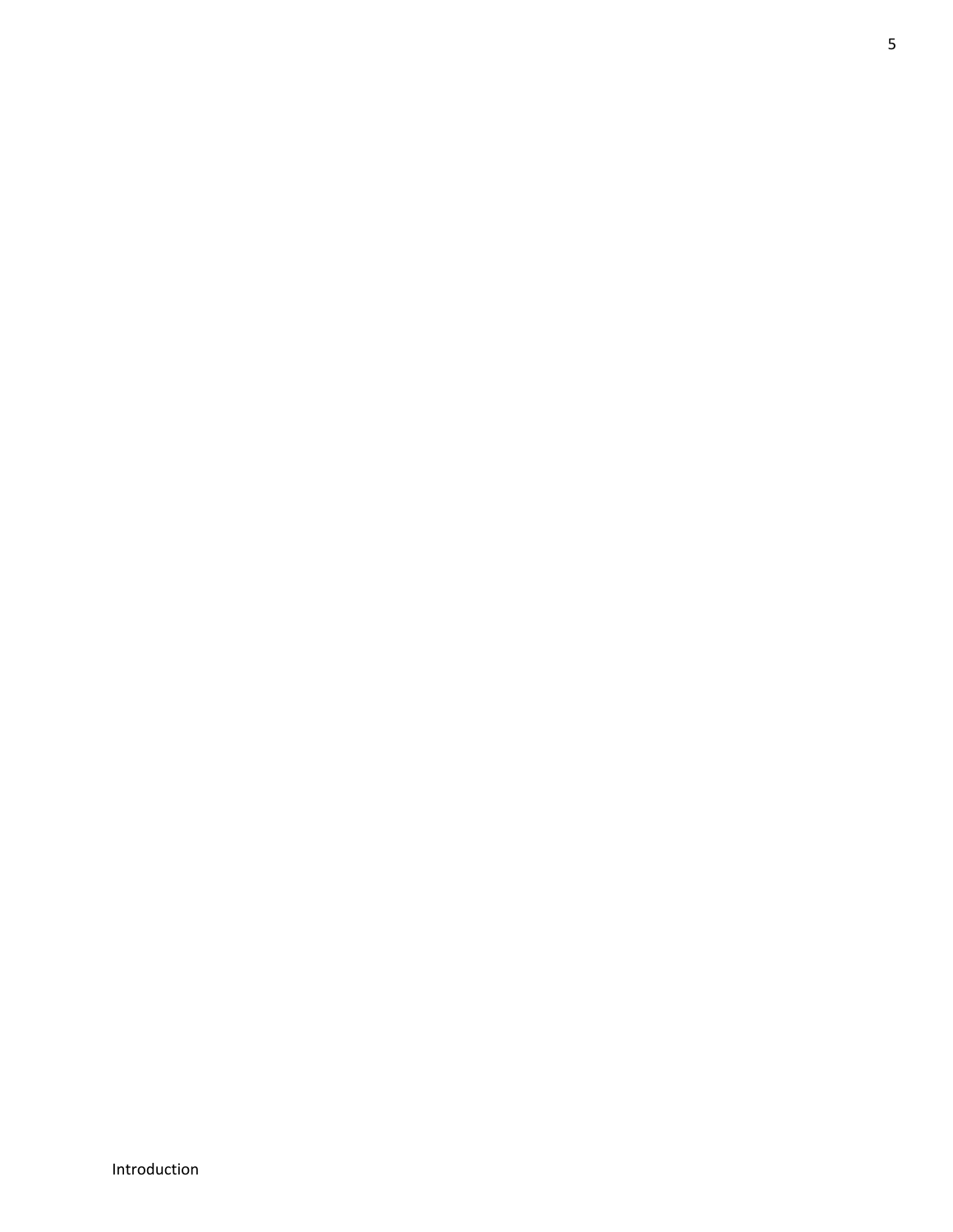## **Public School Records Retention Schedule**

<span id="page-5-0"></span>See also the [General Records Retention Schedule.](http://www.sos.mo.gov/archives/localrecs/schedules/general.pdf)

## **Administration**

### **SCH001 Annual Secretary of the Board of Education Report**

*Also Called:* ASBR *Content: Retention:* Permanent *Disposition:* Archive *Note: Approval Date:*

*Also Called:*

*Retention:* Permanent *Disposition:* Archive *Approval Date:*

**Retention:** Permanent<br> **Disposition:** Archive *Disposition: Note: Approval Date:*

*Disposition:*<br>Note:

*Approval Date:*

*Function:* Financial record of the district's receipts and disbursements for the fiscal year

### **SCH003 District Reorganization Records**

*Function:* Verify appointment of new board members annually and included in board packet *Content:* Oath of office, notice of election, election results, appointment of custodian of records and MSBA delegates *Note:* See RSMO 162.152; 162.171; 162.181; 162.841

# **SCH004 Missouri School Improvement Program Report**<br>Also Called: **MSIP: Final Report: State Board of Education Summary: Notic**

*Also Called:* MSIP; Final Report; State Board of Education Summary; Notice of Classification; Annual Performance Report *Function:* Report submitted to Department of Elementary and Secondary Education documenting the district's performance on MSIP standards. Used to determine accreditation and track performance standards. *Content:* Report includes: academic achievement, subgroup achievement, college and career readiness, high school readiness, attendance rate, graduation rate

**SCH005 Post High School Status Reports**

*Also Called:* 1 year follow-up; 5 year follow-up; 180-day follow-up *Function:* Core data file that tracks student activity after graduation. *Content:* May include: student name, what student predicted they would do after graduation, what they are doing after graduation, list of career courses taken **Retention: Retain until superseded**<br>
Disposition: **Restroy** *Note:* This is based on a template from DESE related to MSIP Standard 3 regarding college and career readiness.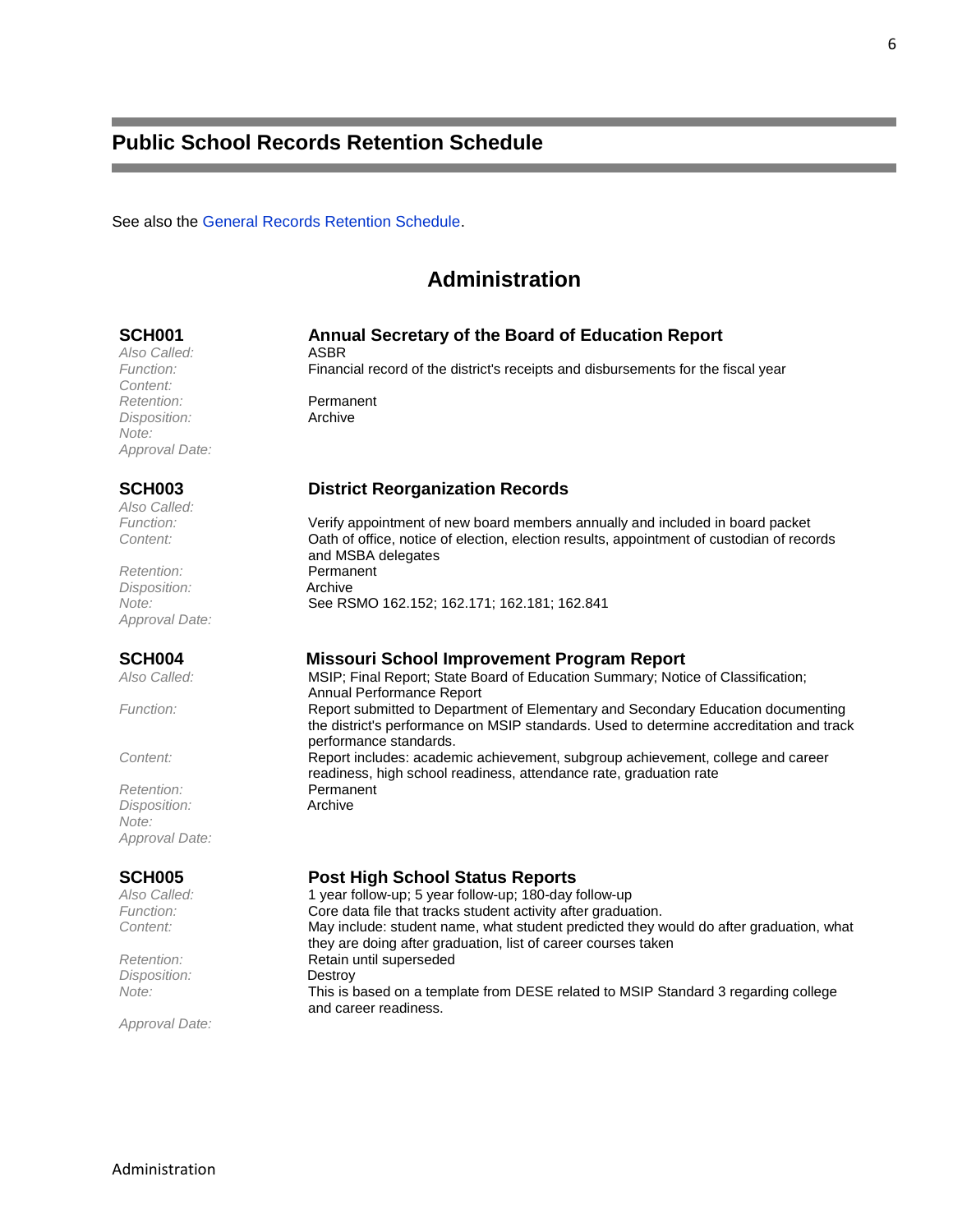*Also Called: Content: Disposition:* Destroy *Note: Approval Date:*

*Content: Disposition:* Destroy *Approval Date:*

Also Called: *Disposition:* Destroy *Note: Approval Date:*

*Also Called:*

*Disposition:* Destroy

*Approval Date:*

*Also Called:*

*Retention: Disposition:* Destroy *Note: Approval Date:*

### **SCH006 Written Curriculum Guide**

*Function:* Documents curriculum used in the district, aligned with Missouri Learning Standards

**Retention:** Retain until superseded

### **SCH007 School Improvement Plan**

*Also Called:* Comprehensive School Improvement Plan *Function:* Details mission, vision, goals and objectives for school district that ensure that students meet or exceed grade-level standards established by the state board of education

**Retention:** Retain until superseded *Note:* **See RSMo 160.514; 162.1100** 

# **SCH008 MSIP Supporting Documentation**

*Function:* Data collected to generate MSIP Annual Performance Report *Content:* Part of Core Data *Retention:* 1 year after completion of cycle

### **SCH010 Core Data--Source Documents**

*Function:* General data collected by school district and reported 6 times per year to DESE Core Data Collection System

*Content:* Includes information used in producing School Directory, estimated ADA, actual summer school attendance, planned school calendar data, LEP census data, educators, courses and assignments, enrollment, gifted education, information for federal special education reports, home schooled count, free and reduced lunch count, December 31 ending fund balance, census of technology, end-of-year- data, library media center, discipline, school calendar, special education exiter counts, secondary headcount, attendance, Resident II Attendance, Resident II gpa, Physical Fitness Assessment, Professional Development, Summer School Courses and Enrollment *Retention:* 5 years or as otherwise indicated

*Note:* The Missouri Department of Elementary and Secondary Education (DESE) maintains an historical copy of data submitted electronically as part of the Core Data Collection System. Although district staff members are encouraged to maintain copies as appropriate for immediate local use, permanent copies of these data submitted by the district are maintained by DESE and are therefore not required to be maintained by local school districts

### **SCH011 Application for Summer School Approval**

District application to DESE to hold summer school *Content:* Includes: School district information, summer school director information, dates of summer school, program information, estimated enrollment, dates of operation, hours of operation, superintendent certification<br>5 Years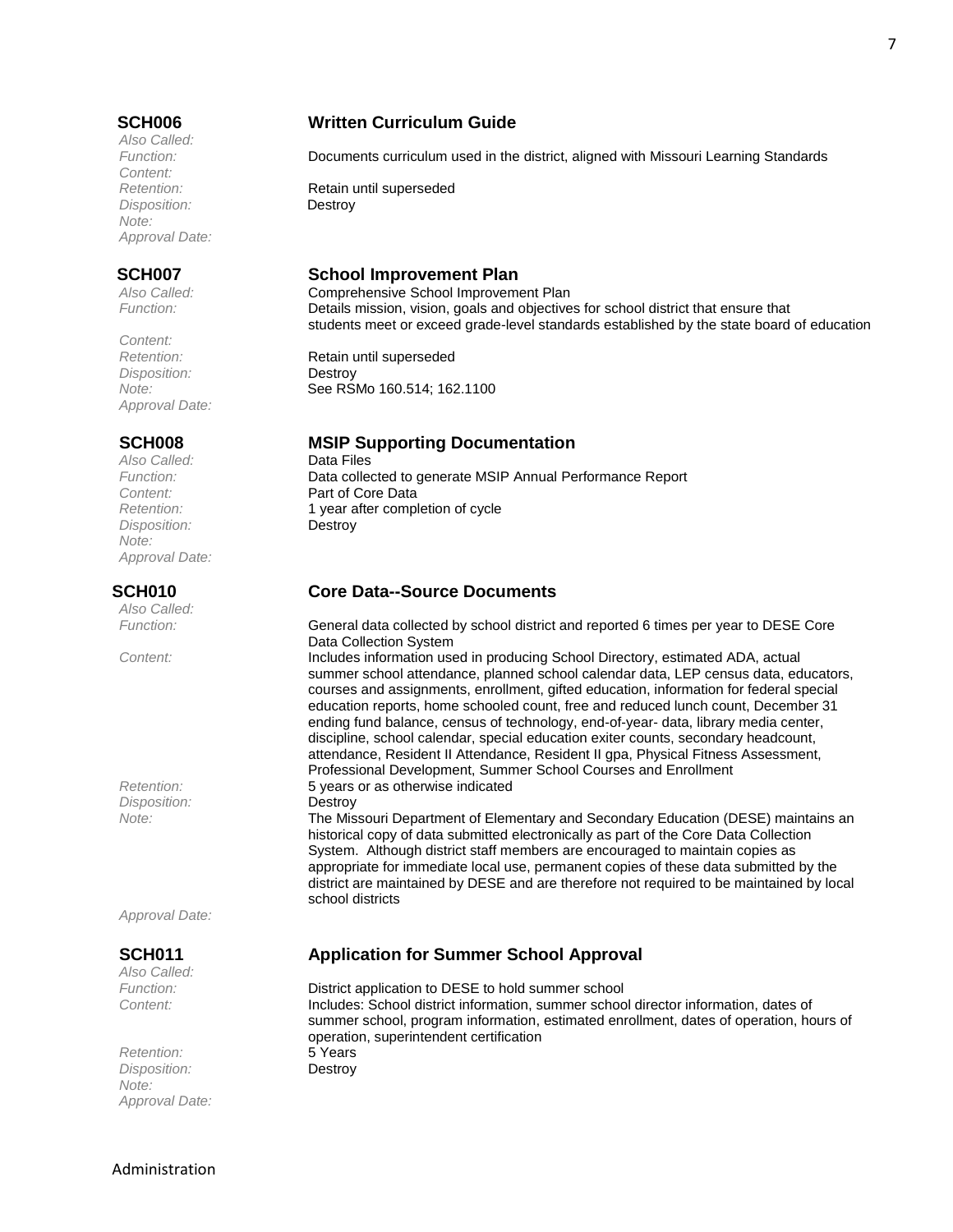### **SCH012 Multiple Consortium Co-ops Legal, Technical, Special Ed., Professional**

|                | <b>Development</b>                                                                                                                    |
|----------------|---------------------------------------------------------------------------------------------------------------------------------------|
| Also Called:   |                                                                                                                                       |
| Function:      |                                                                                                                                       |
| Content:       |                                                                                                                                       |
| Retention:     | 5 Years                                                                                                                               |
| Disposition:   | Destroy                                                                                                                               |
| Note:          |                                                                                                                                       |
| Approval Date: |                                                                                                                                       |
| <b>SCH084</b>  | <b>Statement of Intention to Employ a Minor</b>                                                                                       |
| Also Called:   | Certificate to Employ a Minor; Certificate of Age for Employment of Minors; Work                                                      |
|                | Certificates                                                                                                                          |
| Function:      | Documents permission granted or denied to a student, aged 14 to 15 years to work at                                                   |
|                | any job during the school year. These permissions are issued by 1) the public school                                                  |
|                | superintendent, 2) the CEO of the charter school, 3) the school principal, or 4) the                                                  |
|                | designee of any of the aforesaid officials.                                                                                           |
| Content:       | May contain request to work, statement of intent to employ a student setting forth the                                                |
|                | nature of work, exact hours of the day, number of hours per day and days of the week;                                                 |
|                | written consent of the parent, custodian or guardian; proof of age; certificate from                                                  |
|                | school documenting grades; certificate from a physician stating that work will not injure<br>the child's health or mental development |
| Retention:     | 5 years + audit                                                                                                                       |
| Disposition:   | Destroy                                                                                                                               |
| Note:          | This record is mandated by the Missouri Department of Labor. The required forms are                                                   |
|                | available from the Division of Labor Standards                                                                                        |
|                | http://labor.mo.gov/DLS/YouthEmployment/work_cert_permit.asp. Please see RSMo                                                         |
|                | chapter 294.                                                                                                                          |
| Approval Date: |                                                                                                                                       |

8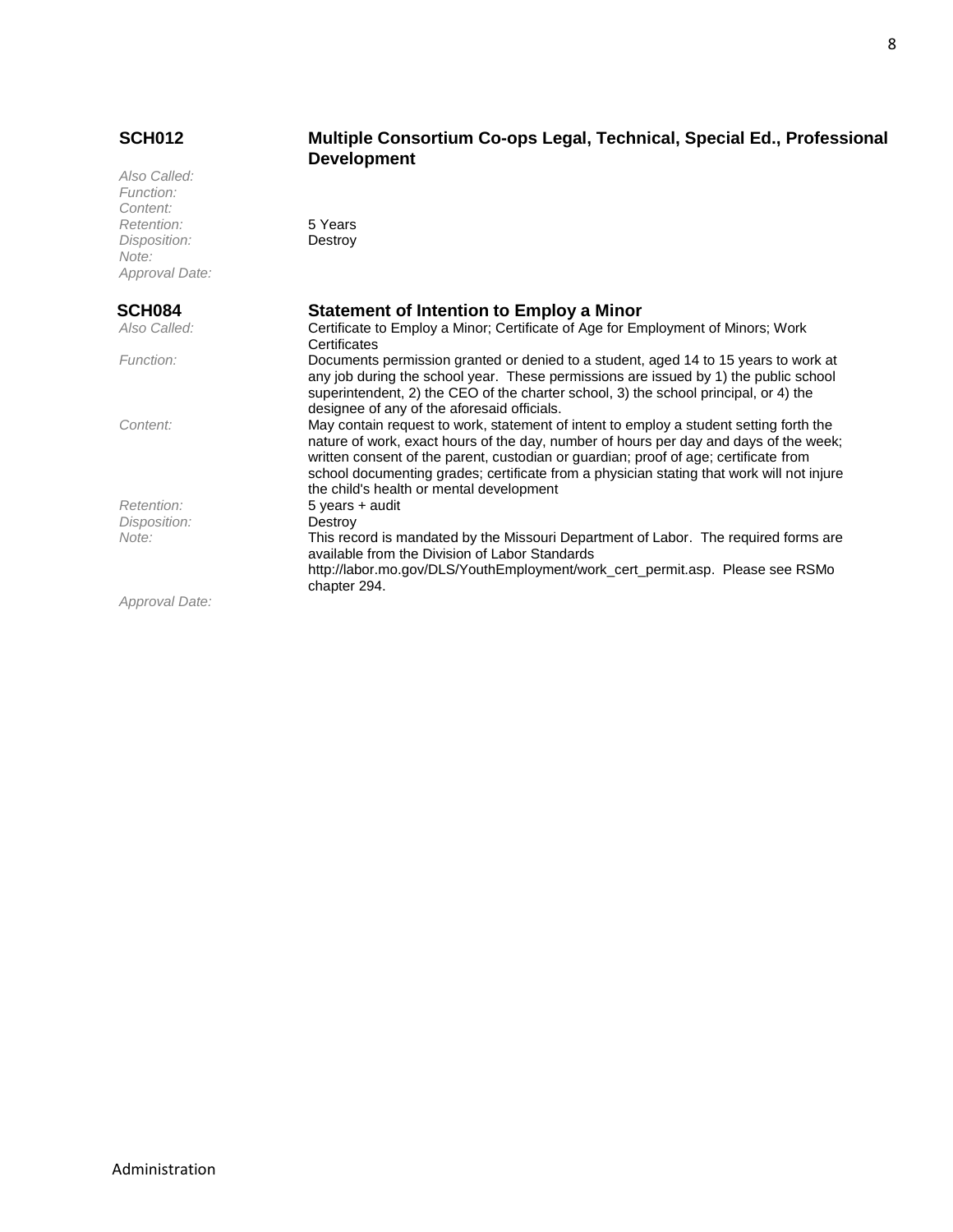## **Adult Education**

### <span id="page-8-0"></span>**SCH015 Application to State for Reimbursement**

*Function: Retention:* 5 Years *Disposition: Approval Date:*

*Also Called:*

*Content:*

*Note:*

*Also Called: Function: Content: Retention:* 5 Years *Disposition: Note: Approval Date:*

## **SCH016 Employment and Training Record of Students Follow-up**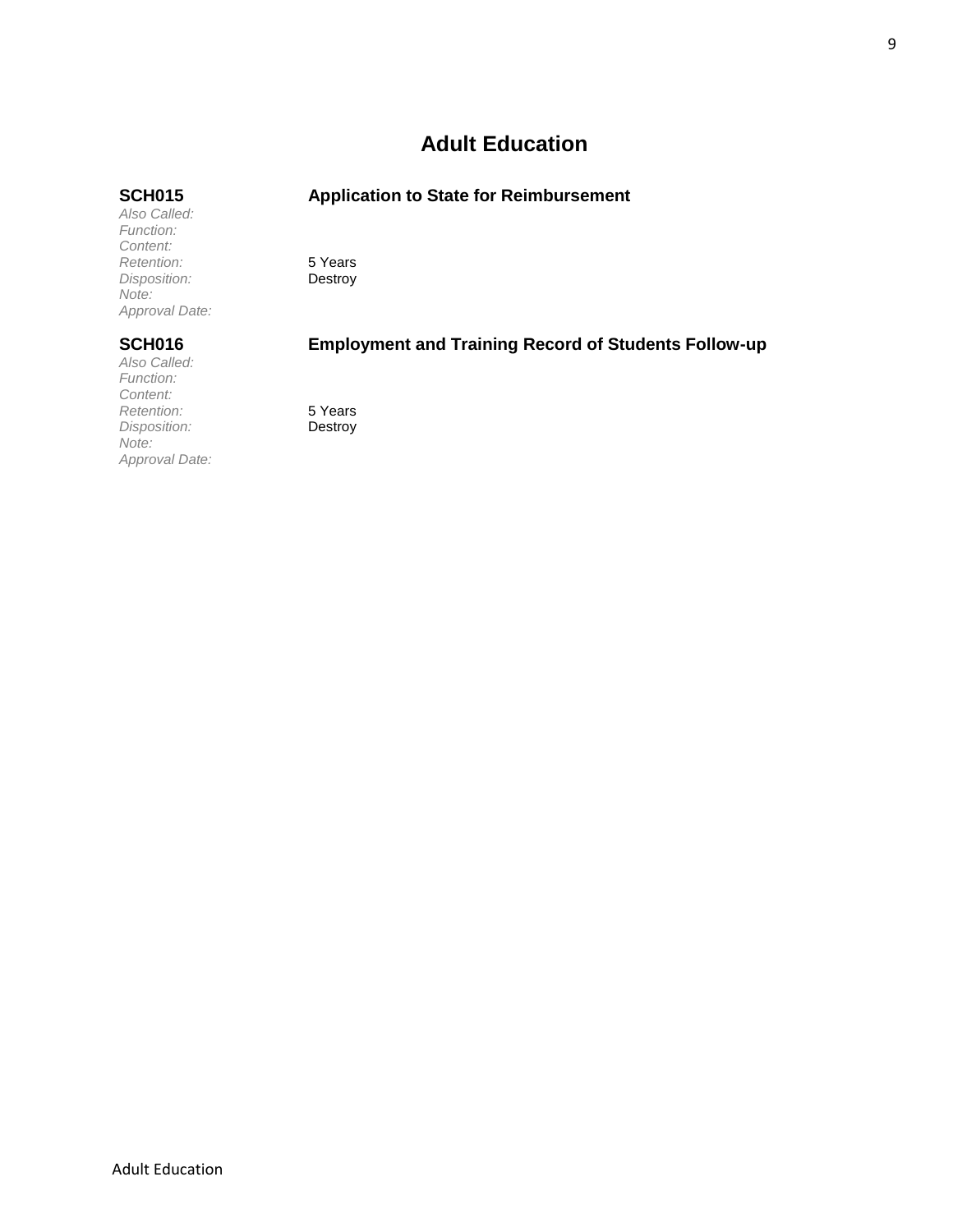## **Buildings and Grounds**

### **For Other Building and Grounds Records, Please Refer to General Schedule**

<span id="page-9-0"></span>

| SCH <sub>019</sub><br>Also Called:<br>Function:<br>Content: | <b>Americans with Disabilities Act Plan</b><br>ADA Plan                                                                                   |
|-------------------------------------------------------------|-------------------------------------------------------------------------------------------------------------------------------------------|
| Retention:                                                  | 3 years, or until superseded; review for historical purposes                                                                              |
| Disposition:<br>Note:<br>Approval Date:                     | Destroy*<br>"If determined to be historically significant, Archive                                                                        |
| <b>SCH020</b>                                               | <b>Federal Environmental Reports</b>                                                                                                      |
| Also Called:                                                | Asbestos Hazardous Emergency Response Act (AHERA) report                                                                                  |
| Function:                                                   | Documents environmental inspections of school facilities                                                                                  |
| Content:                                                    | Reports on asbestos, lead, radon, etc.                                                                                                    |
| Retention:                                                  | Until Superseded + 6 Years*                                                                                                               |
| Disposition:                                                | Archive                                                                                                                                   |
| Note:                                                       | Under AHERA, triennial reinspections are required. *In the case of a final report, which<br>will not be superseded, maintain permanently. |

*Approval Date:* Revised, August 19, 2014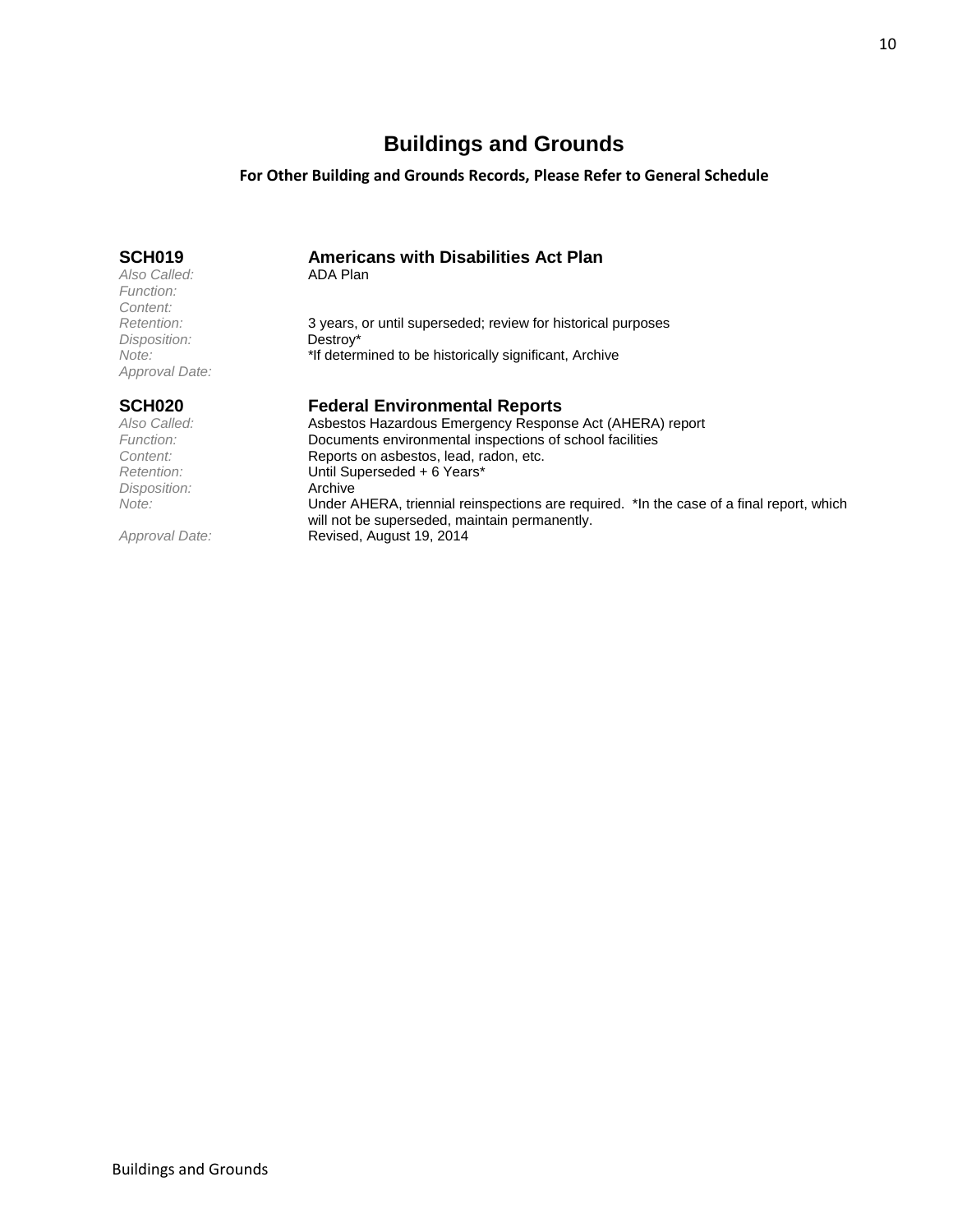## **Business Affairs**

*Also Called: Content: Retention:* Permanent *Disposition:* Archive *Note: Approval Date:*

*Content: Disposition:* Destroy *Note:*

*Also Called: Content: Disposition:* Destroy *Note: Approval Date:*

*Also Called: Content: Disposition:* Destroy *Note: Approval Date:*

*Content: Disposition:* Destroy

*Approval Date:*

*Also Called: Content: Disposition:* Destroy *Approval Date:*

### <span id="page-10-0"></span>**SCH026 Assessed Valuation Certification**

*Function:* Letter from county certifying real and personal property valuation of district

### **SCH027 Bound Book Generated by Bond Counsel**

Also Called: School Bonds, general obligation bonds, leasehold revenue bonds, quality school G construction bonds, Build America bonds Function: **Function:** Financial records documenting bond issues

*Retention:* Maturity + 3 years

*Approval Date:* August 24, 2010

### **SCH028 Sales Tax Exemption Letters**

*Function:* Documents district's exemption from sales tax when making purchases

**Retain until superseded** 

### **SCH029 Tax Exemption Certificate**

*Function:* Tax ID letter confirming exempt status

**Retention:** Retain until superseded

# **SCH032 Surety Bonds**

*Also Called:* Performance Bonds **Official performance bonds from school officials** 

**Completion of Audit + 5 years** *Note:* Treasurer is the only official required to file bond; construction work requires contractor to file surety bond

### **SCH035 Certification of Property Tax Rates**

*Function:* Documents tax rates, generated by State Auditor and sent to County Clerk *Retention:* Completion of Audit *Note:* This is a copy of a record kept by the County Clerk.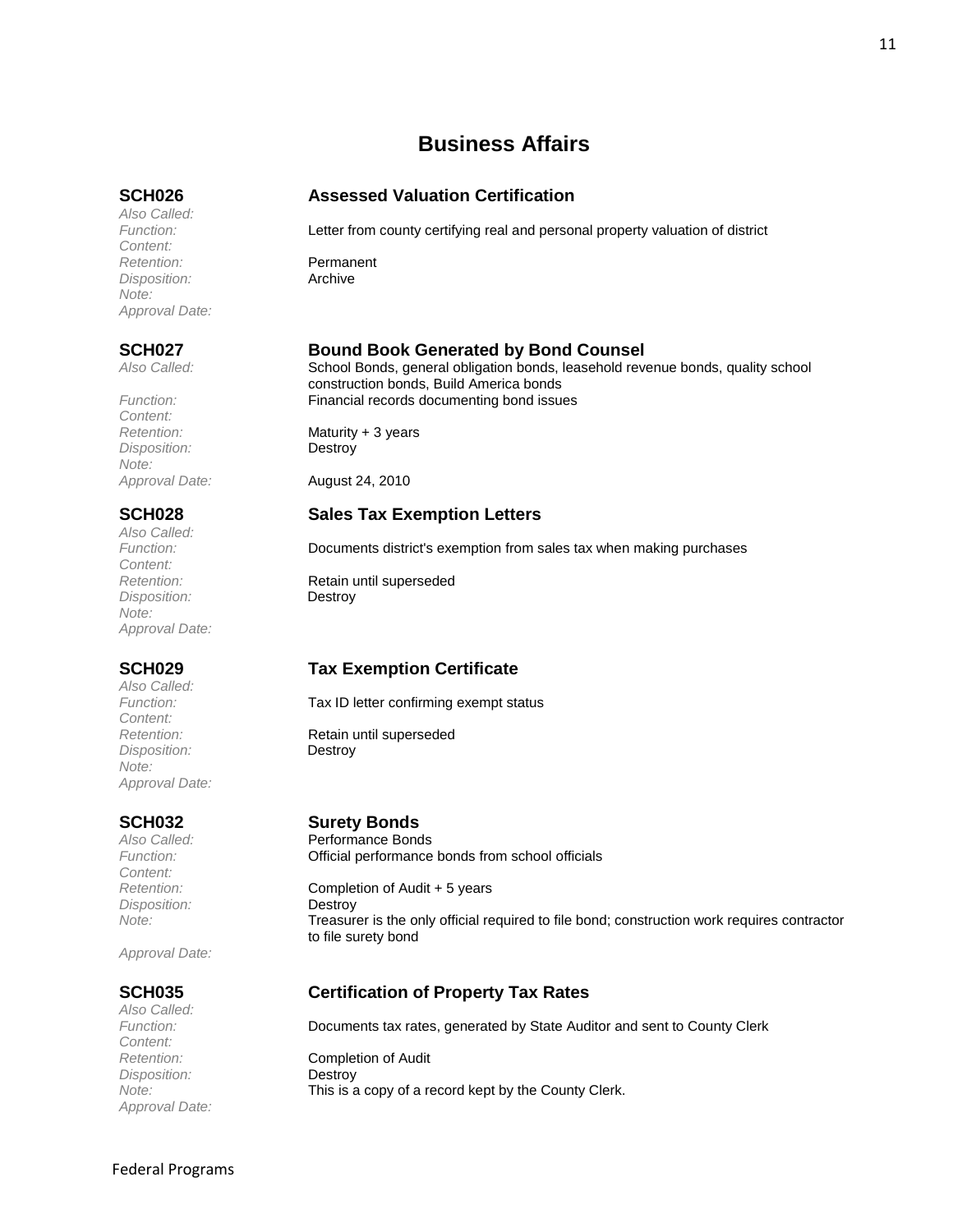*Also Called: Content: Disposition:* Destroy *Approval Date:*

### **SCH036 Estimate of Required Local Taxes**

*Function:* Documents tax rates, generated by State Auditor and sent to County Clerk

<span id="page-11-0"></span>*Retention:* Completion of Audit *Note:* This is a copy of a record kept by the County Clerk.

## **Federal Programs**

### **SCH037 Title I**

*Function:* Records relating to federal programs for Educationally Deprived Children

*Retention:* 3 years after program year

*Retention:* 3 years after program year

### **SCH039 Title II-D e-MINTS Grant (competitive)**

Records relating to federal programs for English language acquisition

*Retention:* 3 years after program year

*Retention:* 3 years after program year

*Also Called: Content: Disposition:* Destroy *Note: Approval Date:*

### **SCH038 Title II**

*Also Called: Function: Content: Disposition:* Destroy *Note: Approval Date:*

*Also Called: Function: Content: Retention:* 5 years *Disposition:* Destroy *Note: Approval Date:*

### **SCH040 Title III**

*Also Called: Content: Disposition:* Destroy *Note: Approval Date:*

### **SCH041 Title IV**

*Also Called: Function: Content: Disposition:* Destroy *Note: Approval Date:*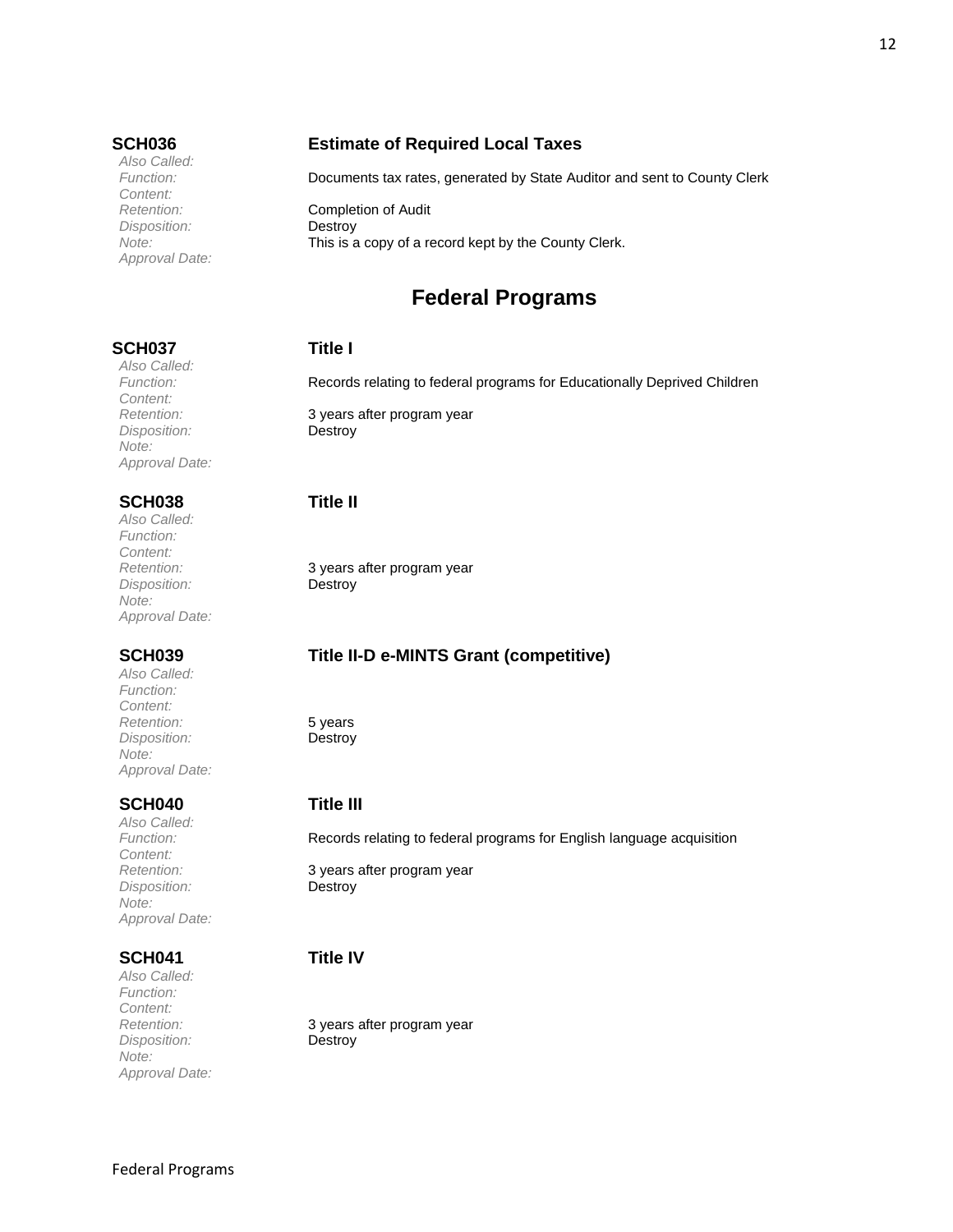*Also Called: Function: Content: Disposition: Note: Approval Date:*

*Also Called: Function: Content: Disposition: Note: Approval Date:*

*Also Called: Function: Content: Disposition: Note: Approval Date:*

*Also Called: Function: Content: Disposition:* Destroy *Note: Approval Date:*

**Retention:** 3 years after program year<br> *Disposition:* **Destroy** 

## **SCH043 Federal Discretionary Grant Programs**

3 years after program year<br>Destroy

### **SCH044 Federal Impact-aid P.L. 815 & P.L. 874**

3 years after program year<br>Destroy

### **SCH173 Medicaid Records/Payments**

*Retention:* 3 years after program year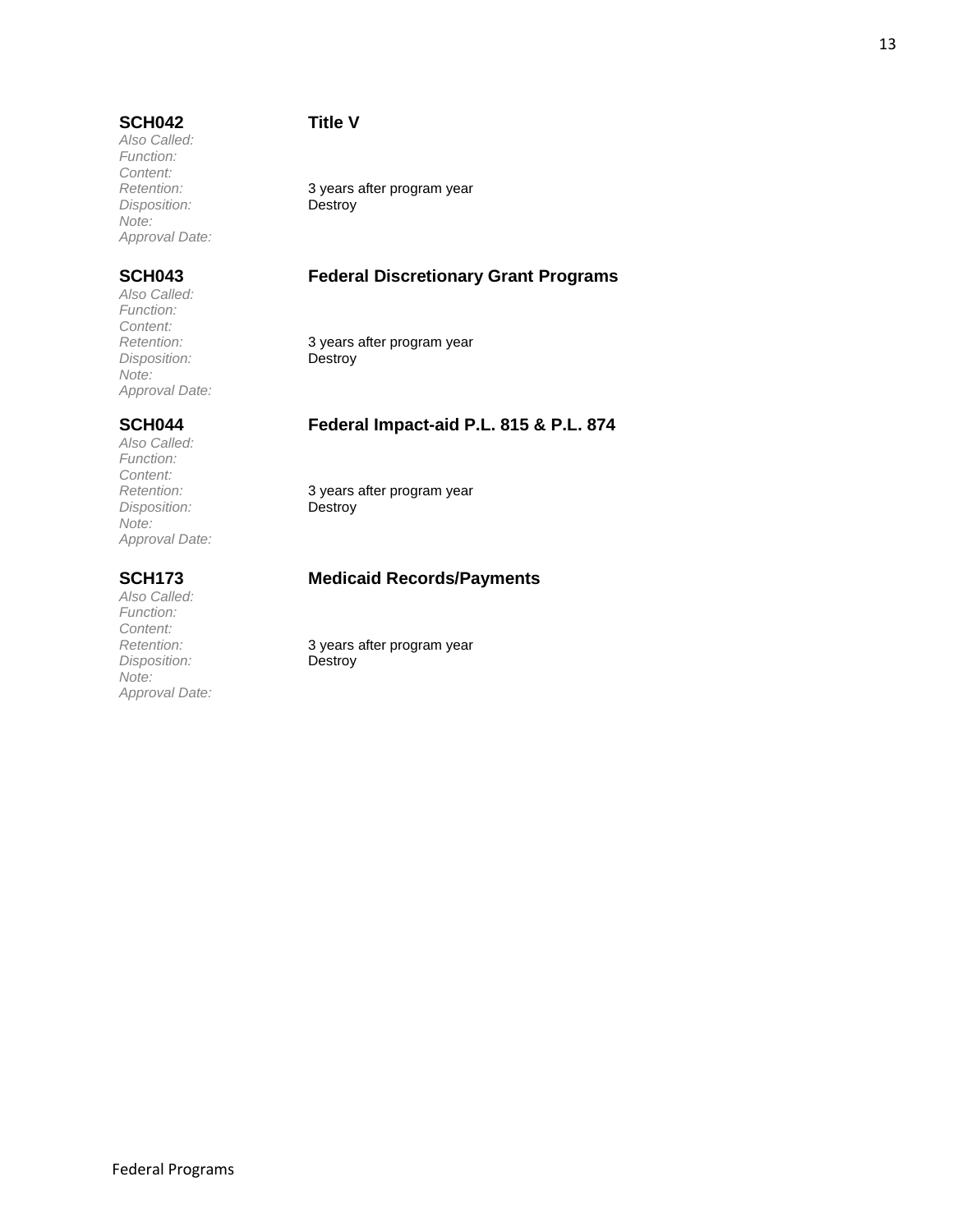## **Food Services**

*Content: Disposition:*<br>Note:

# <span id="page-13-0"></span>**SCH045 Food Application Agreements**

*Also Called:* National School Lunch; Food Distribution; Special Milk; School Breakfast Program *Function:* Agreement between local education agency and State Agency Coordinator, School Food Services, detailing general and record-keeping requirements for national school lunch, school breakfast, after-school snack, special milk and donated food programs

*Note:* See: 7 CFR 210 on USDA food assistance programs<br>Approval Date: **Revised August 19, 2014** *Approval Date:* Revised August 19, 2014

*Function: Content:* **Paramerican:** 3 years<br> *Pisposition:* **Destroy** *Disposition: Approval Date:* August 20, 2013

3 Years after fiscal year<br>Destroy

### **SCH177 Food Service Records**

*Also Called:* Application for Free or Reduced Price Meals; Lunch, Milk, and Breakfast Claim for Reimbursement; December 31 Commodity Inventory\*; Cafeteria Records and Reports; Cafeteria Register Tapes

*Note:* \*Food Management Company Schools Only; Replaces SCH046, 047, 048, 049, 050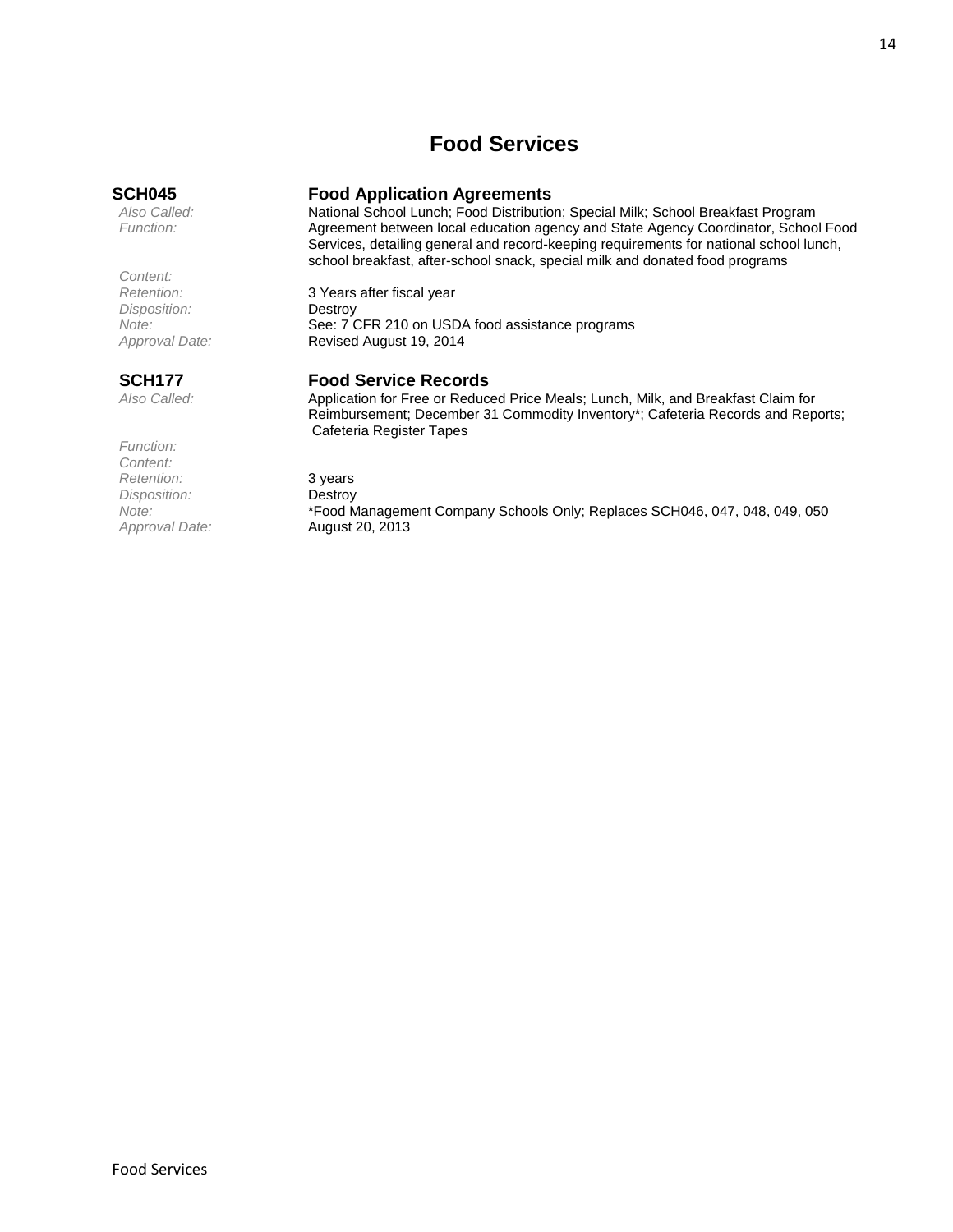## **Health Records**

*Also Called: Function: Content: Disposition:* Destroy *Note:*

*Content: Disposition:* Destroy *Note:*

*Also Called:*

*Disposition:* Destroy

*Function:*

 $R$ etention: *Disposition:* Destroy

*Also Called: Content: Retention:* 1 year *Disposition:* Destroy *Approval Date:*

### <span id="page-14-0"></span>**SCH051 Student Cumulative Health Record**

*Retention:* 10 years, or until the student turns 23, whichever is longer

*Approval Date:* Revised August 28, 2012

### **SCH052 Immunization Records**

*Also Called:* Immunization Record; Immunization Exemption; Medical Exemption; Religious *Function:* Provides verification of immunizations received, or immunization exemptions (religious, medical or parental)

*Retention:* 3 years after leaving school, or graduating

*Approval Date:* August 25, 2009; Revised August 28, 2012

### **SCH053 Immunization--In Progress**

*Function:* Document verifying student is current until next scheduled immunization is due. *Content:* Card submitted by doctor or health department stating what immunizations student has received and indicating when they will be up-to-date. *Retention:* Until next dose is due; destroy when temporary exemption status has passed *Note:* Information is destroyed when immunization is complete *Approval Date:* August 25, 2009

### **SCH054 Emergency Contact Record**

*Also Called:* Student Health Information; Student Emergency Information; Emergency Card

*Content:* May contain: student name, address, parent information, doctor's name, hospital preference, medical history.<br>1 Year\* *Note:* \*Maintain only current contact information. *Approval Date:* Revised August 19, 2014

### **SCH061 Health Care Plans**

Summary of the nursing plan of care for a student with special health needs

*Note:* Evaluate annually--may be a part of the Individual Education Plan--IEP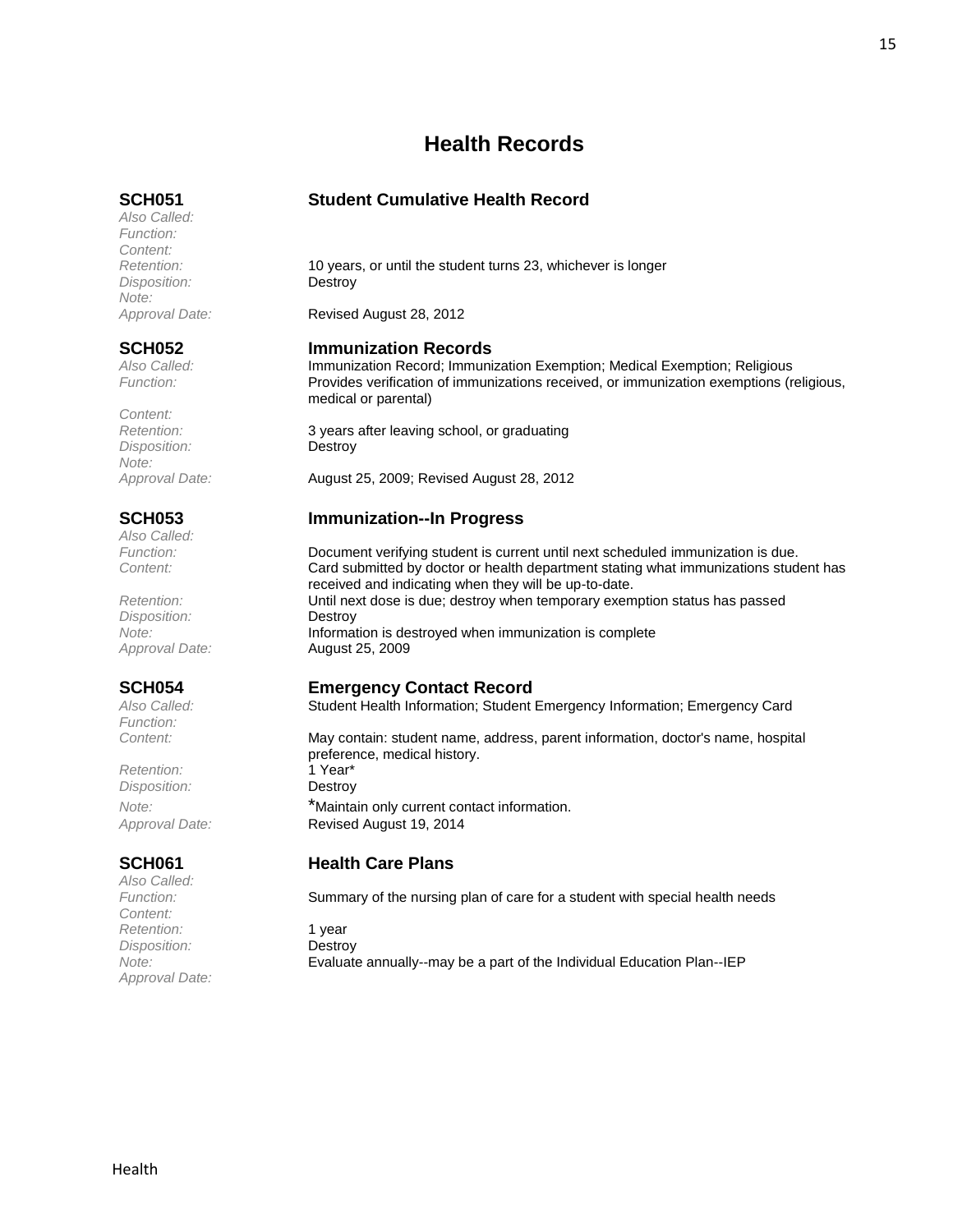*Also Called: Content:* Retention: 1 year *Disposition:* Destroy

*Approval Date:*

*Also Called: Content:* Retention: 1 year *Disposition:* Destroy

*Approval Date:*

*Disposition:* Destroy

*Content: Disposition:* Destroy

*Content: Retention:* 1 Year

### **SCH062 Head Injury Note**

*Function:* Documents any head injury sustained by student at school.

*Note:* Need only be kept for the current year if the information contained within the document has been summarized and recorded onto the individual clinic record or onto the cumulative health record

## **SCH063 Daily Clinic Log**

*Function:* List of all students seen on any given day

*Note:* This record is not considered to be adequate to document individualized care. Need only be kept for the current year if the information contained within the document has been summarized and recorded onto the individual clinic record or onto the cumulative health record

### **SCH174 Medical Treatments, Reports and Evaluations**

*Also Called:* Clinic Record; Nursing Documentation; Medication Record; Treatment Records; Physician Orders for Specialized Treatments/Procedures; Behavioral Assessment Tool\*; Accident Reports#; Child Abuse/Neglect Documentation; Screening Reports of Medical Professionals; Sports Medicine Records

*Function:* Documents treatments, drug distribution and other services through school nurse's office *Content:* Individual documentation of each clinic visit/assessment/care provided. May include: Asthma peak flow records; seizure logs; catheterization records; G-tube feeding record; Medical reports from accidents (diagnosis, hospital records, audiology reports, etc.) *Retention:* Until student reaches age 23

*Note:* \*To assess drug/alcohol use; #Physician releases to return to school/sports participation or to be excluded from such. Replaces SCH055, 056, 058, 059, 064, 065, 066, 067 *Approval Date:* August 20, 2013; Updated August 25, 2015

# **SCH175 Medical Consents**<br>Also Called: **Medication Consents**; C

*Also Called:* Medication Consents; Consents for Specialized Treatments/Procedures Function: **Permissions granted by parent/guardian/physician** 

*Retention:* Until student reaches age 23 *Note:* Replaces SCH057, 060 *Approval Date:* August 20, 2013

### **SCH180 Student Physical Records**

*Also Called:* Athletic Physicals; Extracurricular Activities Schedules *Function:* Annual physicals documenting fitness to participate in school sponsored extracurricular activities

*Disposition:* Destroy Securely *Note:* Confidential Records *Approval Date:* August 25, 2015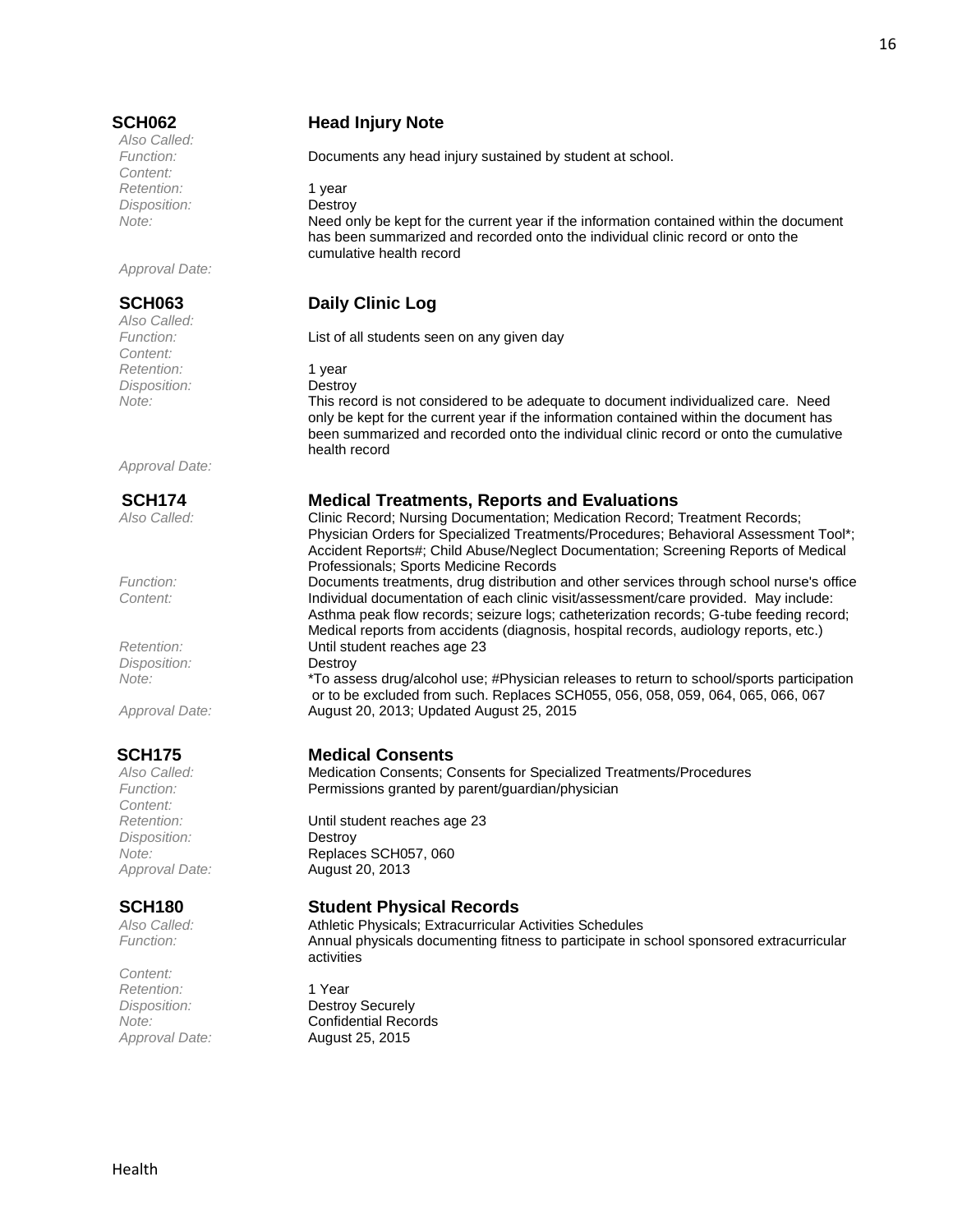| <b>SCH181</b>  | <b>Student Drug/Alcohol Testing Records</b>                                                                                         |
|----------------|-------------------------------------------------------------------------------------------------------------------------------------|
| Also Called:   | Drug Screening Records                                                                                                              |
| Function:      | Documents the testing of students for controlled substances prohibited by policy.<br>procedure or statute.                          |
| Content:       | Records may include but are not limited to the documentation of test results, the<br>collection process, the random sample process. |
| Retention:     | Retain positive test results until student graduates or leaves district; retain negative<br>test 1 Year                             |
| Disposition:   | <b>Destroy Securely</b>                                                                                                             |
| Note:          | <b>Confidential Records</b>                                                                                                         |
| Approval Date: | August 25, 2015                                                                                                                     |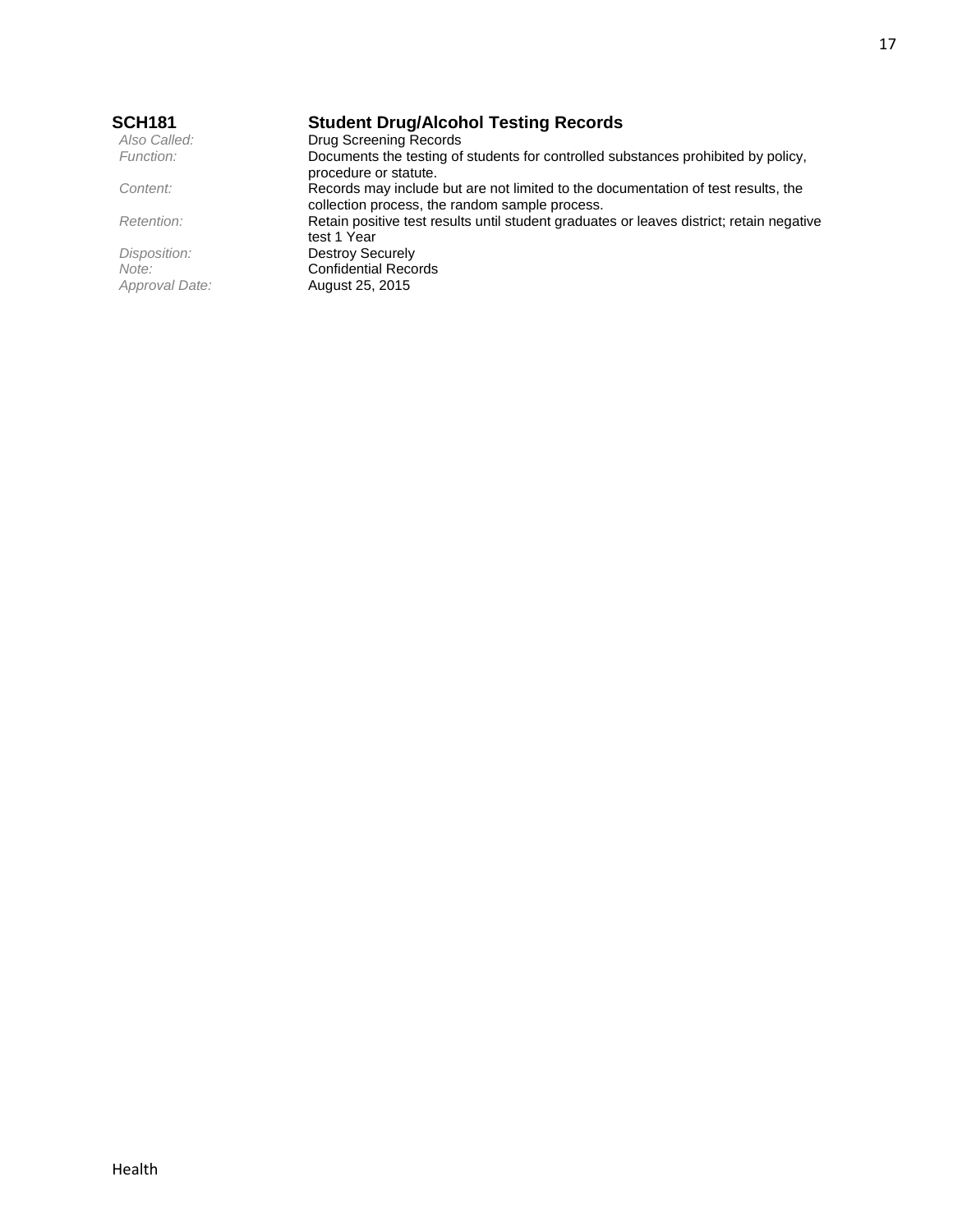## **Instruction**

*Content: Retention:* 15 Years *Disposition:* Destroy

*Note:* These are aggregate test scores for the district as a whole. Individual student scores will be

*Also Called: Content: Disposition:* Destroy *Note: Approval Date:*

*Also Called: Function: Content: Retention:* 2 years *Disposition:* Destroy *Note: Approval Date:*

*Also Called: Approval Date:*

*Also Called: Function: Content: Disposition:* Destroy *Note: Approval Date:*

### <span id="page-17-0"></span>**SCH069 District Test Assessments**

*Also Called:* District Test Scores *Function:* Documents District-level performance on standardized tests, including, but not limited to: MAP, MMAT, EOC, MAPA, College and Career Readiness Assessments, ACT, SAT, ASVAB, TSA, Terra Nova, DRA, SRI.

part of the student record. *Approval Date:* Revised August 19, 2014

### **SCH070 Textbook Inventory**

Function: **Inventory of textbooks for each school.** 

*Retention:* Retain until superseded

### **SCH071 Teacher's grade book**

### **SCH074 Counselor Records**

*Function:* Documents meetings between guidance counselors and students. *Content:* May include: notes taken by counselor, discipline reports, record of meeting. *Retention:* Destroy in Current Area *Disposition:* Destroy Securely *Note:* Confidential records

### **SCH075 Teacher Plans, Programs, Recommendations**

*Retention:* Destroy in Current Area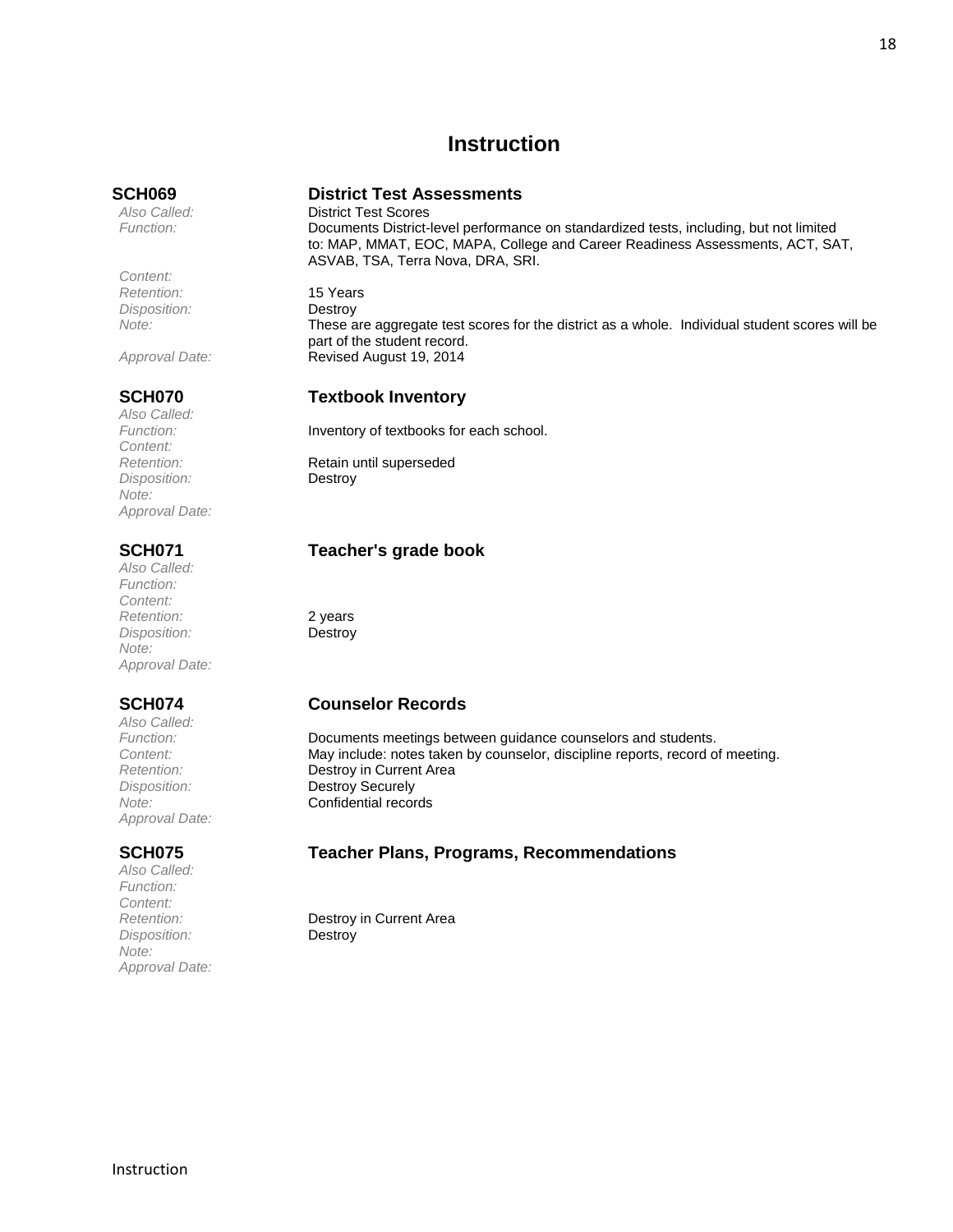*Function: Content: Disposition:*<br>Note:

# **SCH178 Driver Education**<br>Also Called: **Application for Approval**

Application for Approval for Matching Federal Funds to Train Driver Education Teachers; Application for Federal Matching Funds to Purchase Driver Education Simulation Equipment

**Retention: Destroy in Current Area**<br>*Disposition:* **Destroy** *Note:* **Replaces SCH072, 073**<br>*Approval Date:* **August 20, 2013** *Approval Date:* August 20, 2013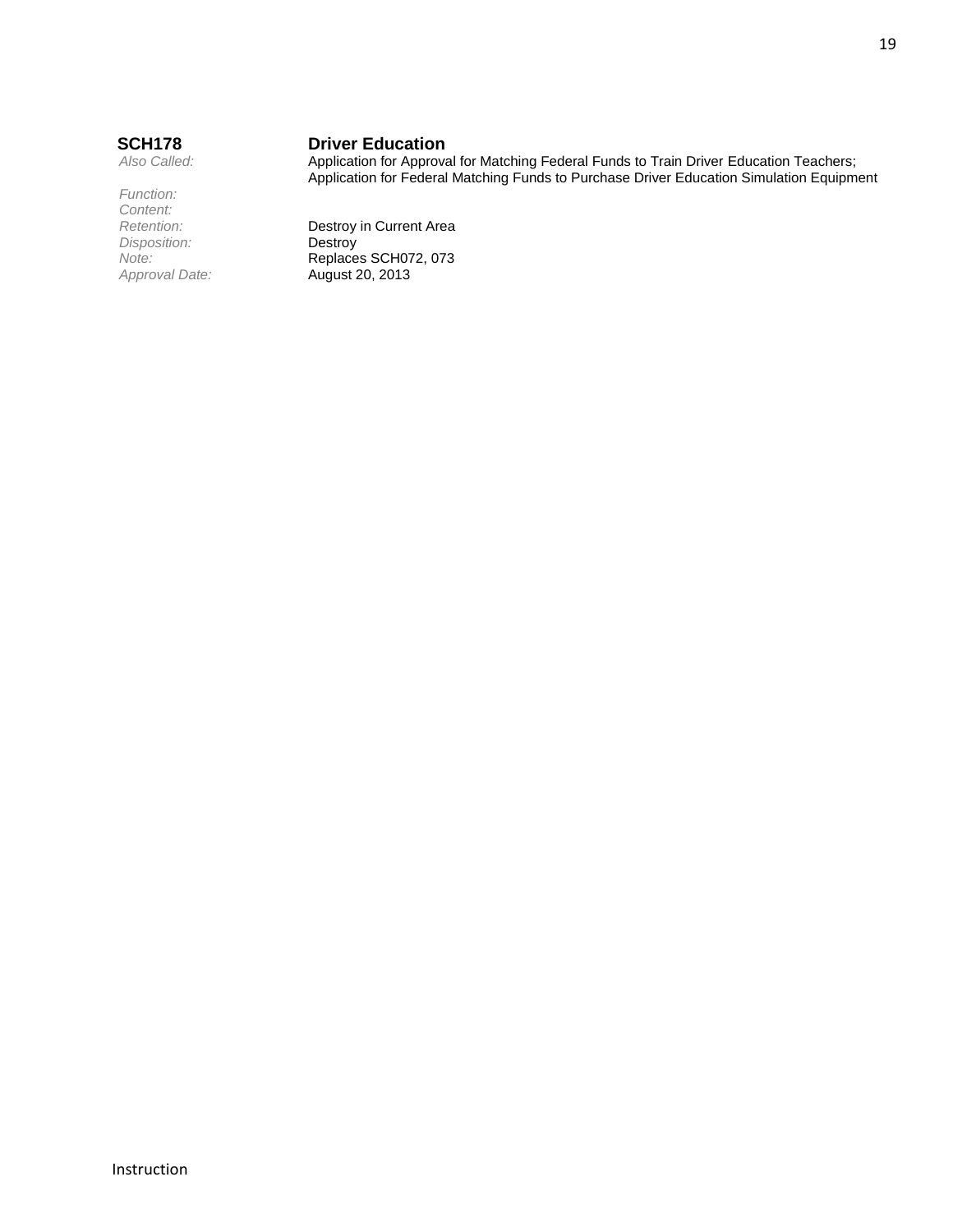## **Personnel**

### **For Other Personnel Records see General Schedule**

### <span id="page-19-0"></span>**SCH083 Substitute Teacher Record**

*Function:* Documents qualifications and performance of substitute teachers May contain evaluations of substitute, substitute certificate, background checks, application, letters informing parents of long-term substitute assignment This series may be obsolete.

*Also Called:*

Provide *Retention:* 3 years<br> *Disposition:* **Destroy** *Disposition:*<br>Note: *Approval Date:*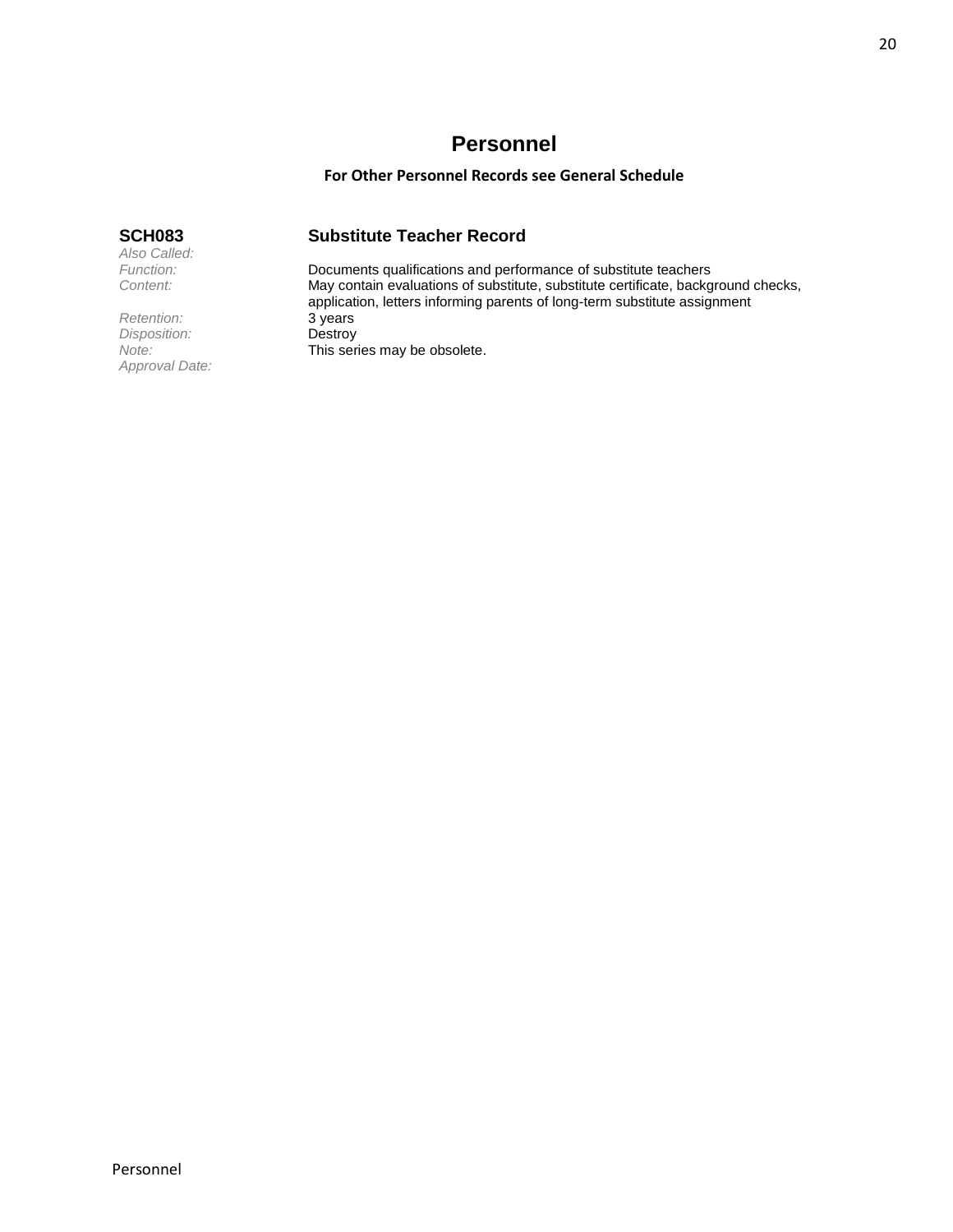## **Special Education**

*Also Called: Function: Content: Retention:* 3 years *Disposition:* Destroy

*Function: Content: Retention:* 3 years *Disposition:* Destroy

*Retention:* 3 years *Disposition:* Destroy *Note:*

*Function:*

*Disposition:* 

### <span id="page-20-0"></span>**SCH087 Annual Report of Exceptional Pupil Programs**

*Note:* This record is now a part of the ASBR SCH001. *Approval Date:* Revised August 20, 2013

### **SCH092 Individuals with Disabilities Education Act (IDEA) Entitlement Grants**

*Also Called:* Applications for Special Education Programs, Application for Exceptional Pupil Programs; Remedial Speech and Hearing Class Applications; Applications for Home Teaching for Home-bound Instruction; Applications Report of Exceptional Pupil Programs

*Note:* This series consolidates SCH088, 089, 090, 091, with 092 from the previous schedule. Many of these applications are now done through DESE and no local records are generated. *Approval Date:* Revised, August 20, 2013

### **SCH093 619 Early Childhood Special Education Grants**

*Also Called:* 619 Early Childhood Special Education Records; ECSE Function: **Reports verifying expenditures of funds** *Content:* ECSE Final Expenditure Report--expenditure detail, contact information core data personnel, equipment expenditures, third-party contracts, extended school year, operation of plant, staff mileage, supplies, transportation, personnel development, child

*Approval Date:* Revised August 20, 2013

### **SCH097 Student Special Education Record**

*Also Called:* Chapter Programs; Individuals with Disabilities Education Act Data; Title Programs

*Content:* Record of Access Form; Documentation of Screening; Program Modifications; Evaluations Plans; Notice and/or Consent forms for Evaluation; Diagnostic Summaries; Individualized Education Programs (IEPs); Notice and/or Consent Forms Placement and Documentation of the Provisions of Appropriate Procedural Safeguards. *Retention:* 3 Years from date of last service *Note:* This is subject to requirements of the State Compliance Plan for Part B. These Special Education records are independent of the student cumulative record and are not permanent records.

*Approval Date:* Revised August 19, 2014; Revised August 24, 2016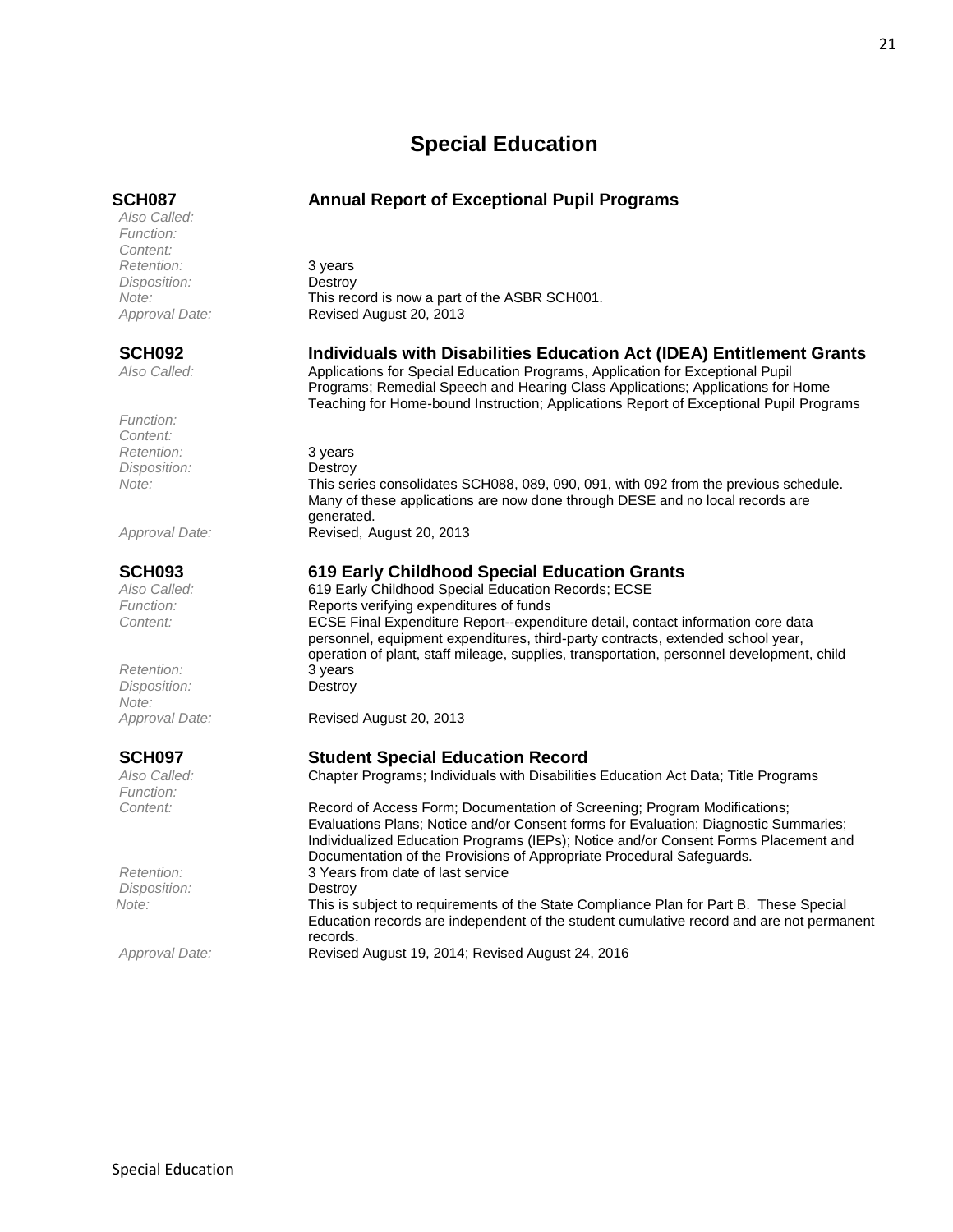*Also Called:*

*Disposition:*

### **SCH098 Individuals with Disabilities Education Act (IDEA)**

*Function:* Reports Documenting expenditures and proposed expenditures. *Content:* Final expense report, maintenance of effort, child count, amendment, budget grid, request for payment, payment grid *Retention:* Subject to Federal Requirements

*Note:* Under federal requirements, IDEA demands that destruction of records will not take place until 3 years past the time the child no longer receives IDEA services which is in most cases 3 years past graduation. However, even if the destruction is not occurring until after the 3 year minimum guideline, the school district must attempt to notify the parents or eligible student. Consult with DESE, Special Education for the most current federal regulations

*Approval Date:*

*Also Called: Content: Disposition:* Destroy

*Also Called:* Test Protocols<br> *Function:* Documents Ind *Content: Disposition:* Destroy

## **SCH099 Local Compliance Plan and Monitoring Documentation**

*Function:* Documents the local school district's version of the state compliance plan

**Retention:** Retain until superseded *Note:* Combined with SCH100 *Approval Date:* Revised August 20, 2013

### **SCH179 Special Education--Pupil Test Protocols, Scores, Evaluations**

*Function:* Documents Individualized Education Program (IEP) test protocols, scores, and evaluations

*Retention:* 3 Years after last service *Note:* This series combines former series entries SCH095 with SCH096. *Approval Date:* August 20, 2013; Revised August 19, 2014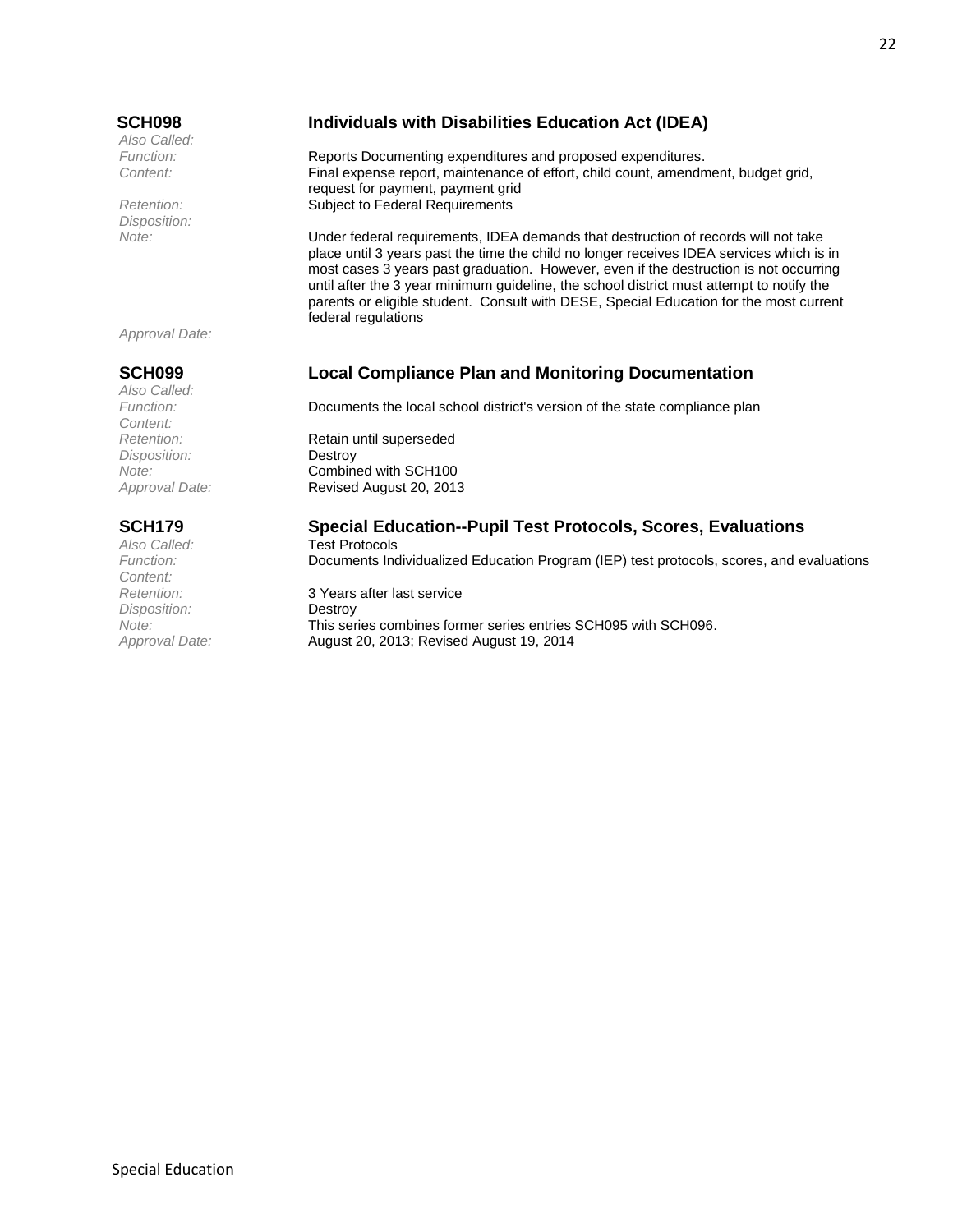## **State Programs**

### <span id="page-22-0"></span>**SCH102 At Risk Student Programs**

*Retention:* 5 years *Disposition:* Destroy

### **SCH103 Career Ladder Records**

*Function:* Documents teachers who achieve national board certification List of certified teachers and letters confirming certification

### **SCH104 Child Care Development Fund Grant (Block Grant)**

### **SCH105 Drop Out Data**

*Function:* Documents Student drop-outs **Content:** Monthly report submitted to DESE. *Note:* Kept as part of Core Data

### **SCH106 Minimum Salary Supplement**

### **SCH107 Parents as Teacher Project Records**

*Function:* Documents district's participation in the Parents as Teachers Program *Content:* May include: home visits, child screening, high needs characteristics, and data collection *Note:* Generated and submitted on a DESE form, used for program funding.

*Also Called: Retention:* 5 years *Disposition:* Destroy *Approval Date:*

*Also Called:* **Retention:** 5 years<br>
Disposition: **5 Destroy** *Disposition: Note: Approval Date:*

*Approval Date:*

*Also Called: Function: Content:*

*Note:*

*Also Called: Function: Content: Retention:* 5 years *Disposition:* Destroy *Note: Approval Date:*

*Also Called: Retention:* 5 years *Disposition:* Destroy *Approval Date:*

*Also Called: Function: Content: Retention:* 5 years *Disposition:* Destroy *Note: Approval Date:*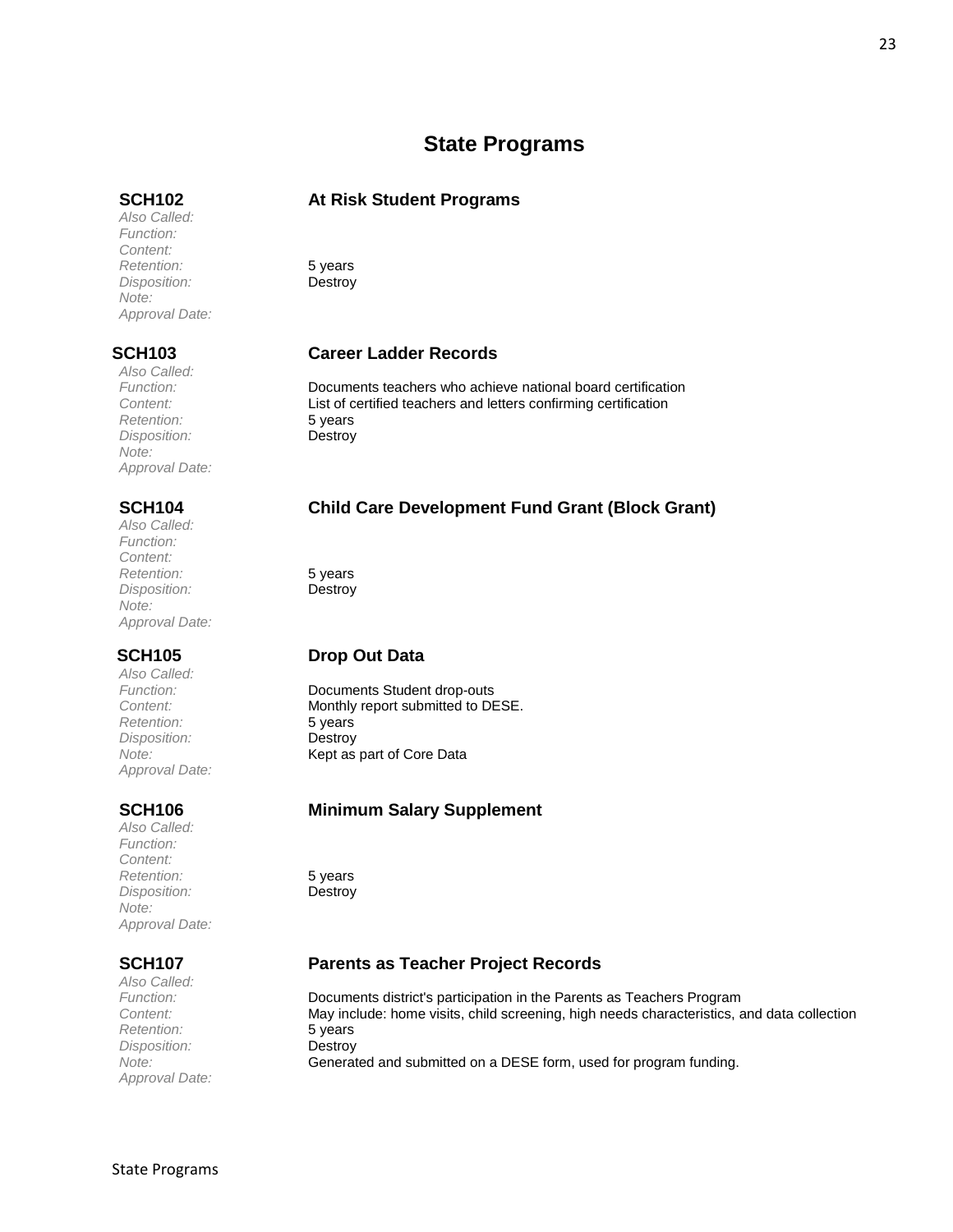*Also Called:*

*Content: Retention:* 5 years *Disposition:* Destroy *Note: Approval Date:*

*Also Called:*

*Retention:* 5 years *Disposition:* Destroy *Note: Approval Date:*

*Also Called: Function: Content: Retention:* 5 years *Disposition:* Destroy *Note: Approval Date:*

*Also Called: Disposition:* Destroy *Note: Approval Date:*

*Also Called:* **Paramerican:** 5 years<br> *Disposition:* **Destroy** *Disposition: Approval Date:*

*Function: Content: Retention:* 5 years *Disposition:* Destroy *Note: Approval Date:*

### **SCH108 Missouri Preschool Project Grant**

*Function:* The Missouri Preschool Program Invitation for Bid/Invitation for Grant (IFB/IFG) is for programs that will result in new or expansion of early care and education programs for children who are one or two years from kindergarten eligibility.

### **SCH109 Professional Development Committee Records**

*Function:* Records generated by district-level committee that oversees professional development of district's teachers *Content:* Agendas, minutes, budget, by-laws, reports of professional development.

### **SCH110 Teacher Education Scholarships**

### **SCH111 School Board Member Training Records**

Documents training of school board members *Content:* May include: hours of training, date, name of class, and certificate. *Retention:* Duration of service

### **SCH112 State Gifted Records**

*Function:* Documents district's gifted program, participation and requirements *Content:* May include: testing protocols, test results, evaluation forms *Note:* May be kept as part of student record.

# **SCH113 State Grants**

Health; A+ Schools; Vocational Enhancement; etc.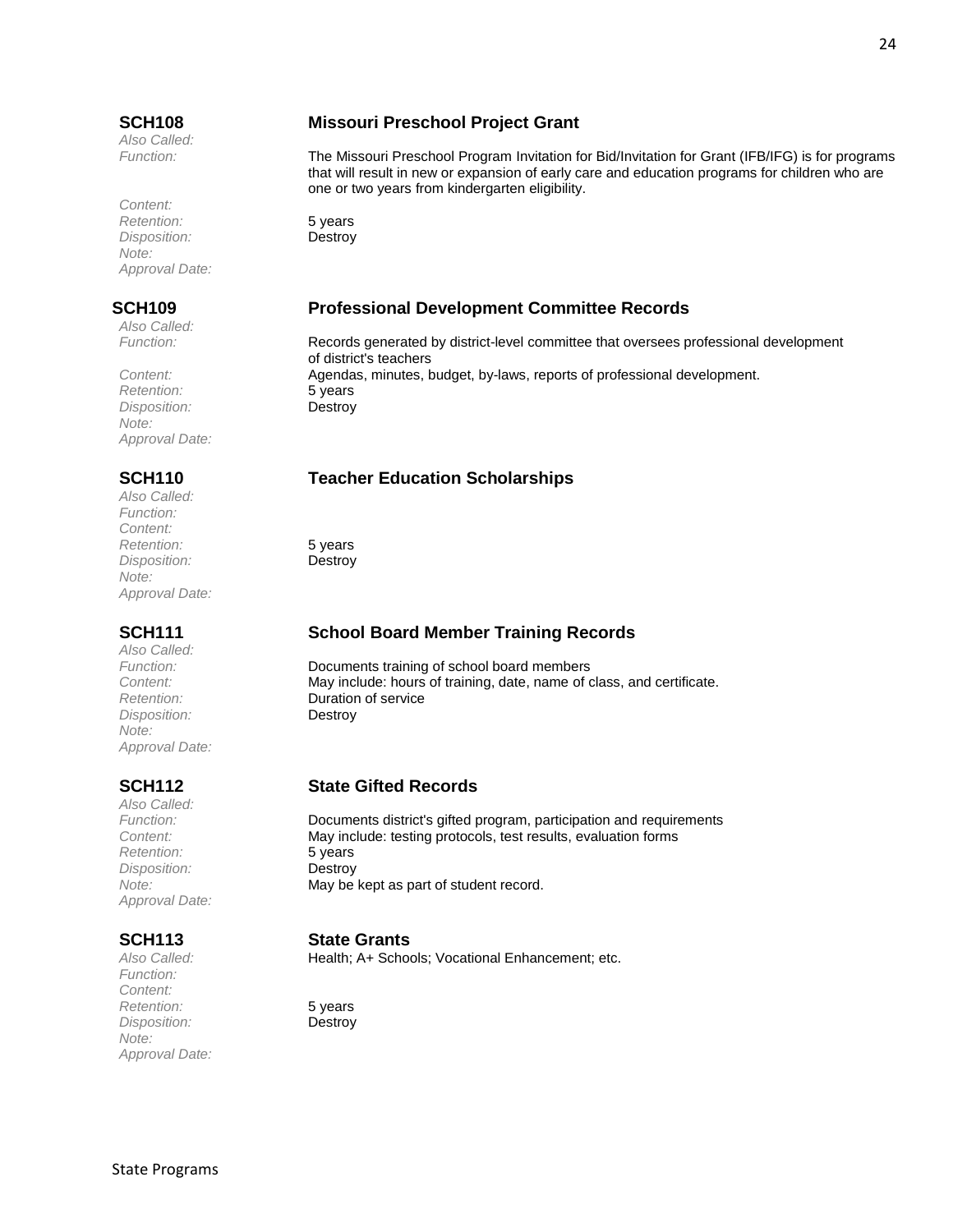*Also Called:*

 $R$ etention: *Disposition:* Destroy *Approval Date:*

*Also Called:*

*Retention:* 5 years *Disposition:* Destroy *Note: Approval Date:*

*Also Called: Function: Content:* **Paramerican:** 5 years 5 years 5 years 5 years 5 years 5 years 5 years 5 years 5 years 5 years 5 years 5 years 5 years 5 years 5 years 5 years 5 years 5 years 5 years 5 years 5 years 5 years 5 years 5 years 5 years 5 years *Disposition: Note: Approval Date:*

### **SCH114 Summer School Records**

*Function:* Documents summer school approvals from DESE and student enrollments *Content:* May include: Summer School Checklist and Final Approval Form (DESE); district enrollment forms<br>5 years *Note:* Grades should be filed with the student transcript.

### **SCH115 Technology Plans**

*Function:* Documents district plans for integrating and utilizing technology for both teaching and learning. *Content:* May include: objectives and goals related to student learning; teacher preparation; administration, data management, communication processes; resource distribution; technical support

### **SCH116 Tuition Reimbursement**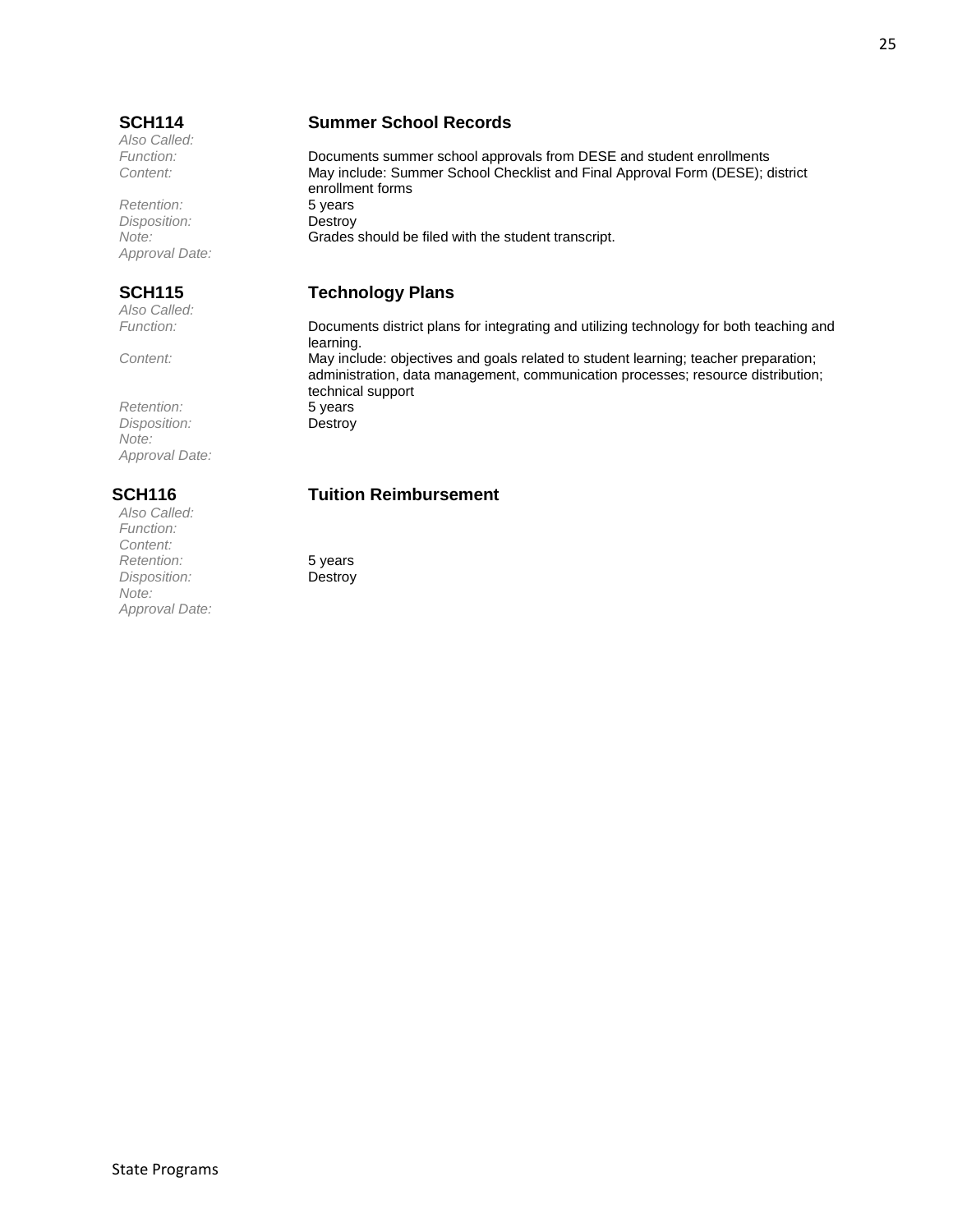## **Student Activities**

### <span id="page-25-0"></span>**SCH117 Year Books**

*Also Called: Function: Content:* **Retention:** Permanent<br> *Disposition:* Archive *Disposition: Note: Approval Date:*

*Function: Content: Disposition: Note:*

*Also Called: Function: Content: Retention:* 5 years *Disposition:* Destroy *Note: Approval Date:*

*Also Called: Function: Content:* **Paramerican Retention:** 1 year<br> *Disposition:* **Destroy** *Disposition: Note: Approval Date:*

*Also Called: Content:* **Paramerican Retention:** 1 year<br> *Disposition:* **Destroy** *Disposition: Approval Date:*

*Also Called: Function: Content: Retention:* 1 year *Disposition:* Destroy *Note: Approval Date:*

### **SCH118 Student Policy Handbook**

*Also Called:* Board of Education Rules and Regulations

*Dhtil superseded + 7 Years*<br>Destroy

*Approval Date:* Revised August 19, 2014

### **SCH119 Scorebooks (Athletics)**

### **SCH123 Athletic Conference Reports**

### **SCH124 Eligibility Certificates**

*Function:* Document student eligibility to engage in extracurricular activities.

*Note:* These are now accessed and completed online through MSHAA

### **SCH125 Events Schedules**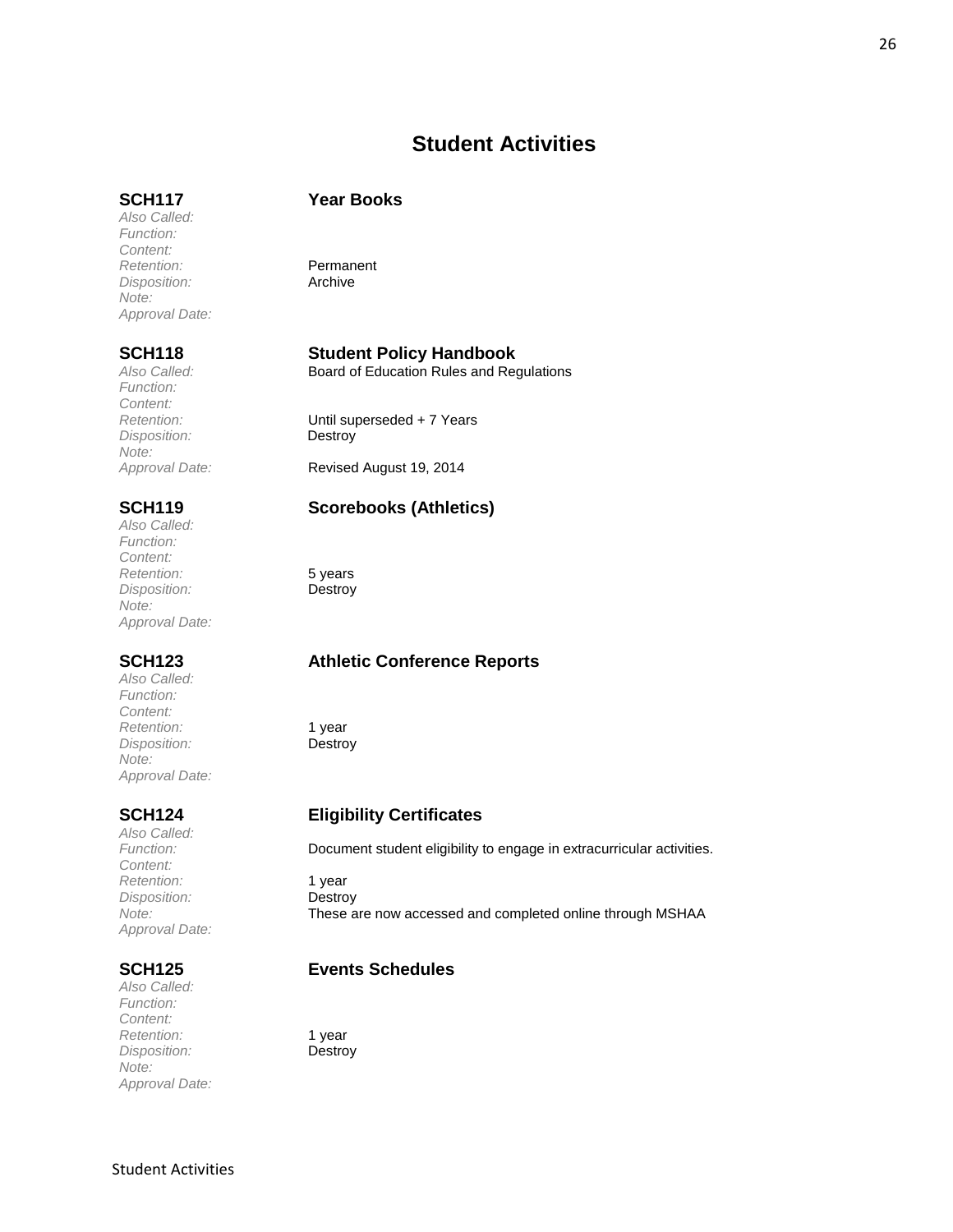*Also Called: Function: Content:* Retention: 1 year *Disposition:* Destroy *Note: Approval Date:*

*Also Called: Function: Content: Disposition:* Destroy *Note: Approval Date:*

*Also Called: Function: Content: Disposition:* Destroy *Note: Approval Date:*

*Disposition:* Destroy *Note: Approval Date:*

*Also Called: Disposition:* Destroy *Note: Approval Date:*

### **SCH126 Scholarship Awards**

### **SCH128 Physical Education Excuses**

**Destroy in Current Area** 

### **SCH129 Alumni Lists**

*Retention:* Destroy in Current Area

# **SCH130 Career and Technical Student Organization Records**<br>Also Called: **Called:** Future Business Leaders of America: Family. Careers and Community

Future Business Leaders of America; Family, Careers and Community Leaders of America; FFA; DECA; Skills USA; Student Council; etc. *Function:* Document activities of district's chapters of national organizations.<br>
Content: May include: record of expenses, rosters, meeting minutes. *Content:* May include: record of expenses, rosters, meeting minutes. **Destroy in Current Area** 

## **SCH131 School Club and Organization By-laws**

*Function:* Documents organizations that operate under the school's auspices *Content:* May include: by-laws, affidavits, re-authorizations, proposed budgets, officer lists, etc. *Retention:* Destroy in Current Area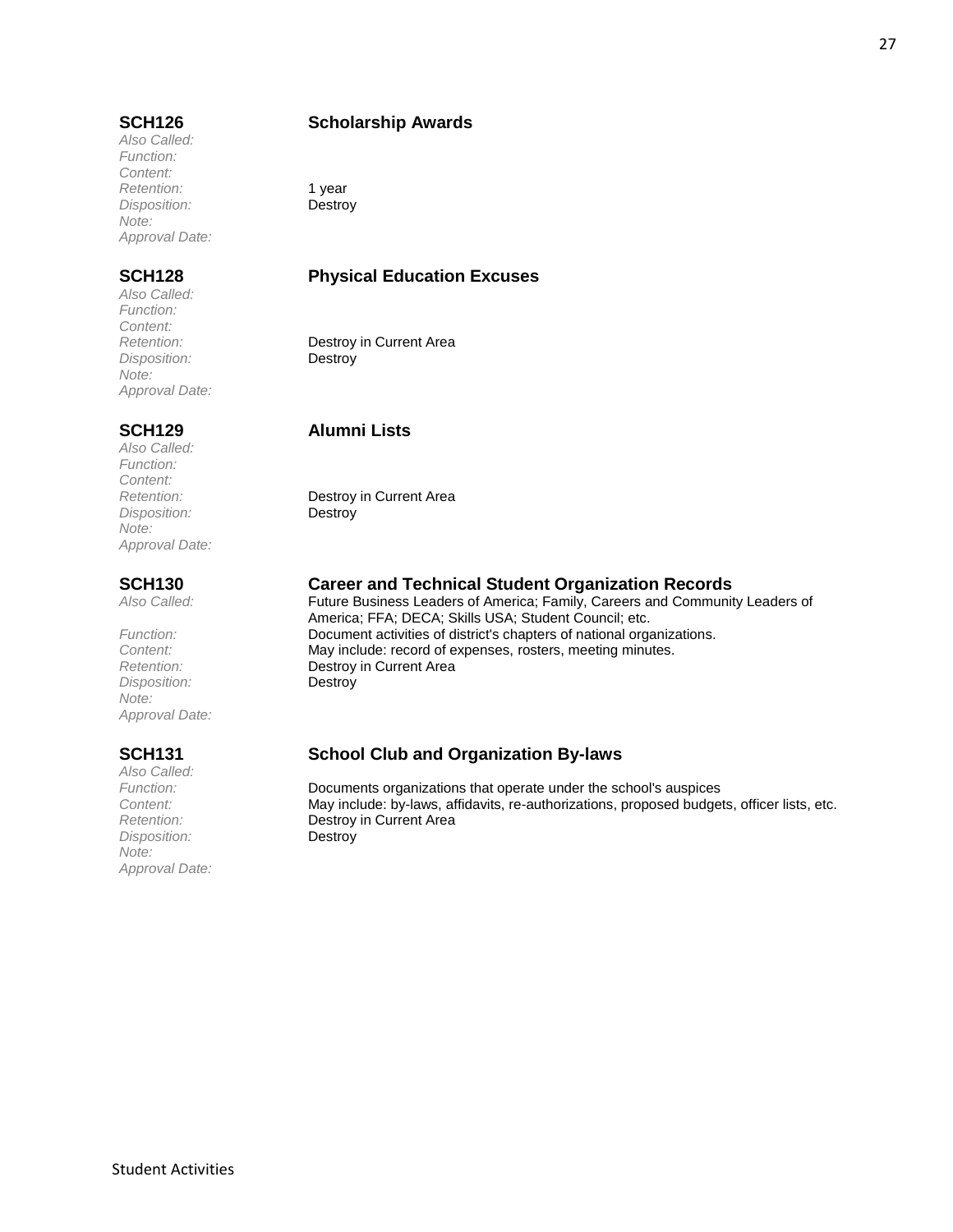## **Student Records**

*Also Called: Function:*

Retention: *Disposition:* Destroy

*Also Called: Function: Disposition:* Destroy

*Disposition:* Destroy *Approval Date:*

*Also Called: Disposition:* Destroy *Note: Approval Date:*

*Also Called: Function: Content: Disposition:* Destroy *Note:*

<span id="page-27-0"></span>**SCH132 Student Cumulative Record--Transcripts**

*Content:* May include: Grades; birth record; gpa; class rank; college prep certificates; standardized test scores<br>75 Years *Note:* If elementary, middle or junior high school records have been transferred to the Senior High Record, then the transferring school's record is considered a non-record and may be destroyed. This series also includes SCH014 Class and Grade Reports for Individual Students and SCH165 Student Folders, which were previously classified under Adult and Career Education *Approval Date:* August 25, 2009; Revised August 20, 2013; Revised August 19, 2014

### **SCH133 Student Cumulative Record--Other**

*Content:* Any non-transcript material as defined in SCH132 *Retention:* 5 years after graduation or leaving school *Note:* Includes Nonresident Student Information, formerly part of SCH137 *Approval Date:* August 25, 2009; Revised August 20, 2013

### **SCH138 Records of Serious Discipline Violations**

*Also Called:* Committee on Conduct Records *Function:* Documents student violations of the school's code of conduct as well as violations of the Safe Schools Act, and actions taken. *Content:* May include: correspondence; report to superintendent; incident information; supporting documentation; guidance reports; summary of investigation; student discipline record; determination review; code of conduct meeting minutes *Retention:* Until student reaches age 23 *Note:* See RSMo 167.020 subsection 7 and 160.261 subsection 9

### **SCH139 Student Accident Insurance Information**

*Function:* Documents accident insurance that is available for parent purchase **Content:** May include: fliers for program, rate information, etc.<br>
Retention: **Destrov** in Current Area **Destroy in Current Area** 

### **SCH140 New Student Orientation Schedules**

*Retention:* Destroy in Current Area

*Approval Date:* Revised August 19, 2014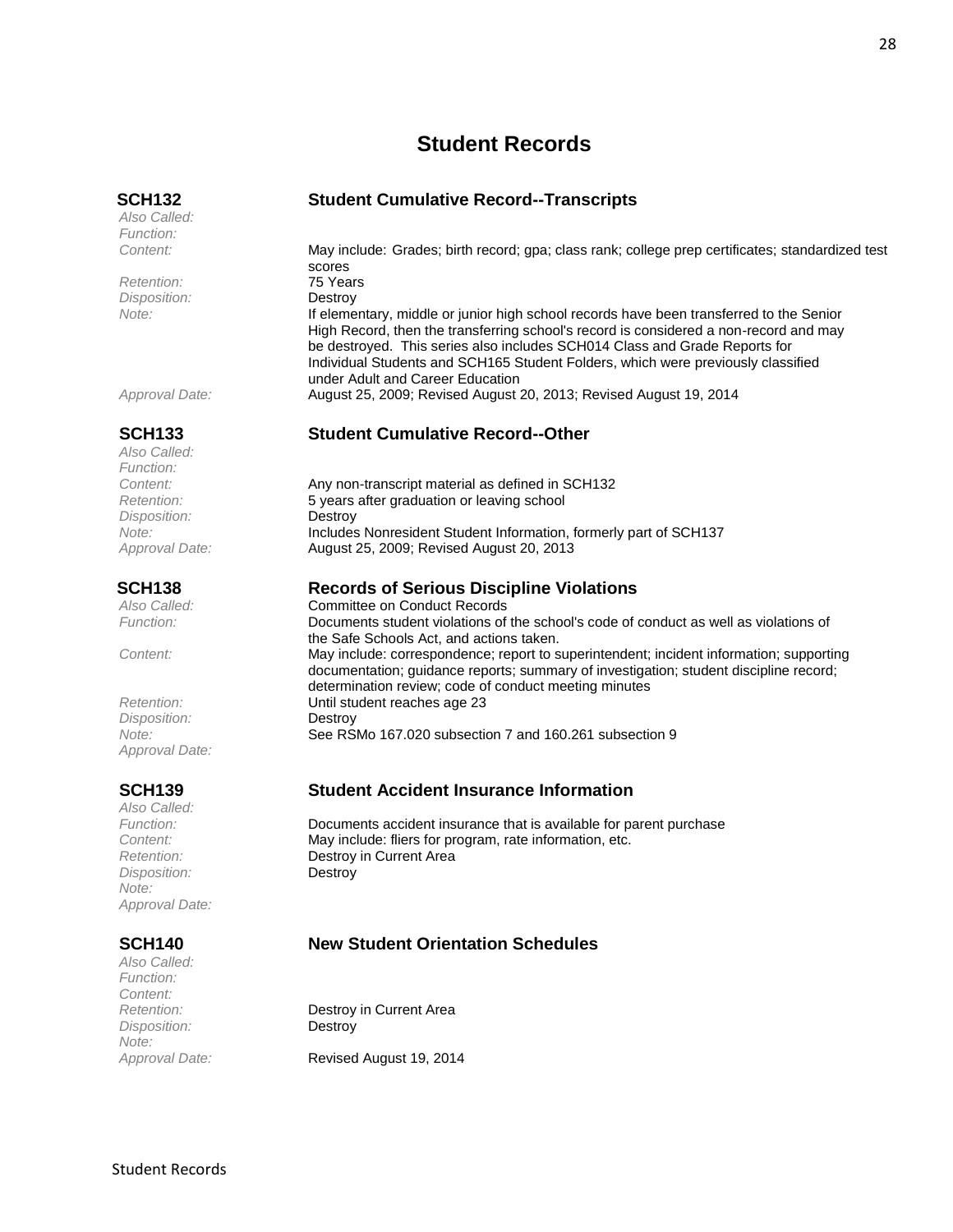*Also Called: Function: Content: Disposition:* Destroy *Note: Approval Date:*

*Also Called: Function: Content: Disposition:* Destroy *Note: Approval Date:*

*Also Called: Function: Content: Disposition:* Destroy *Note: Approval Date:*

*Also Called: Disposition:* Destroy *Note: Approval Date:*

*Also Called: Function: Content: Disposition:* Destroy *Note: Approval Date:*

*Function: Content: Retention:* 1 year *Disposition:* Destroy *Note: Approval Date:*

### **SCH141 School Publications Information**

*Retention:* Destroy in Current Area

### **SCH142 Class Meeting Minutes**

**Destroy in Current Area** 

### **SCH143 Class Rosters**

*Retention:* Destroy in Current Area

### **SCH144 Current Class Schedule of District**

*Function:* Master schedule of all classes in all schools in the district *Content:* May include: school, class, teacher name, student names, student IDs *Retention:* Destroy in Current Area

### **SCH145 Deficiency Report**

*Retention:* Destroy in Current Area

### **SCH146 Graduation Records**

*Also Called:* Commencement Records; End of Year Activity Arrangements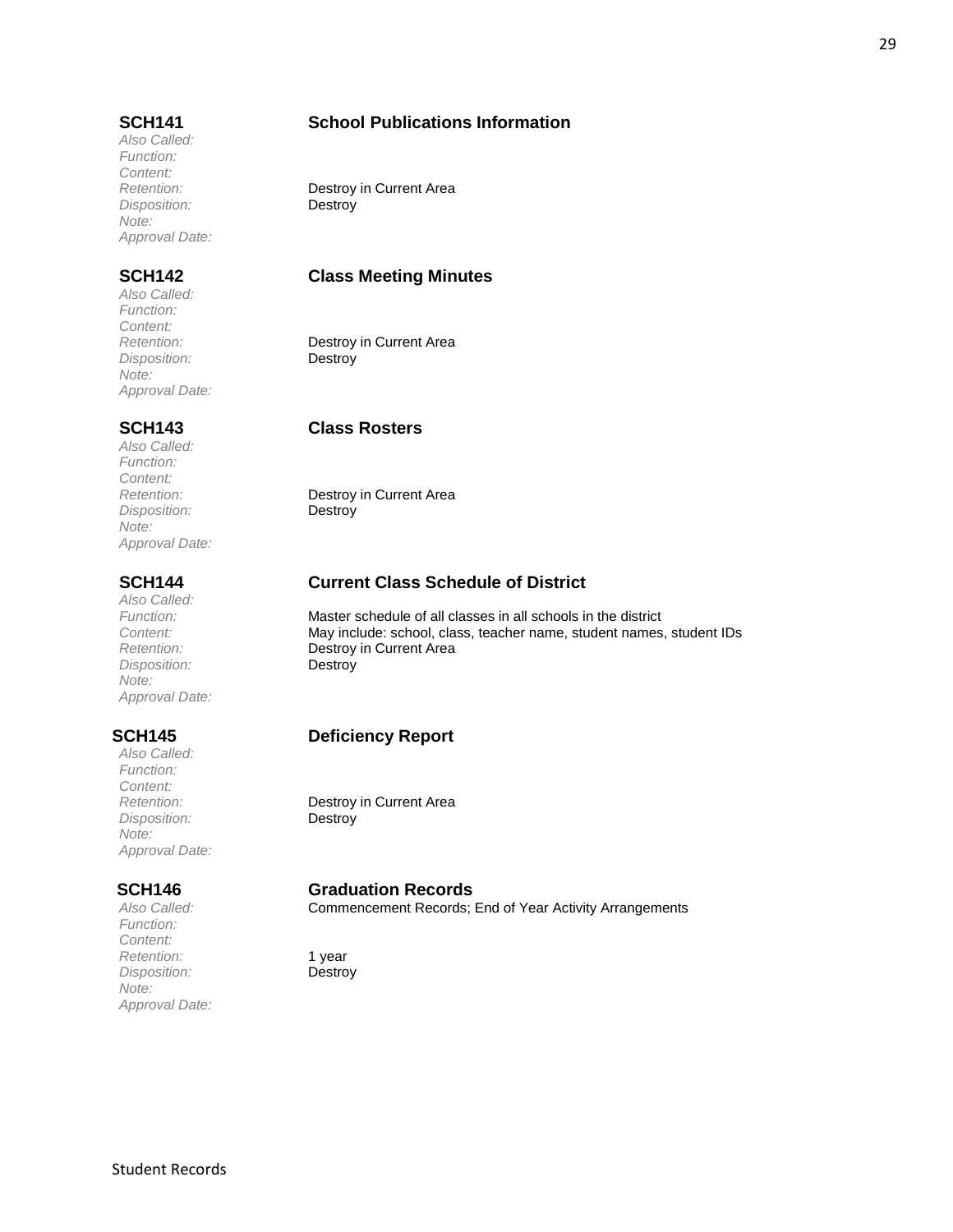### **SCH147 Graduation Records--A+ student records**

*Also Called: Function: Content: Retention:* 10 Years *Disposition:* Destroy *Note: Approval Date:* Revised, August 20 2013

### **SCH148 Honor Roll Lists**

*Also Called: Function: Content:* Retention: 1 year *Disposition:* Destroy *Note: Approval Date:*

*Also Called: Function: Content:* Retention: 1 year *Disposition:* Destroy *Note: Approval Date:*

*Also Called: Function: Content: Disposition:* Destroy *Note: Approval Date:*

*Also Called: Function: Content: Disposition:* Destroy *Note: Approval Date:*

*Content: Disposition:* Destroy

### **SCH149 Student Awards**

### **SCH150 Letter Grade Distribution by Class**

*Retention:* Destroy in Current Area

## **SCH151 Student Directory**

*Retention:* Destroy in Current Area

### **SCH176 Student Registration Records**

*Also Called:* Student Enrollment Records; Student Drop-Out Records; Student Transfer-in/Transferout Records; Application for Admission *Function:* Records regarding student enrollment, including application to enter school district and career education, drop out and transfer information not part of the cumulative transcript.

*Retention:* 10 Years after leaving school *Note:* These records are distinct from the student cumulative record and should be maintained as a separate file. This series replaces SCH134, 135, 136. *Approval Date:* August 20, 2013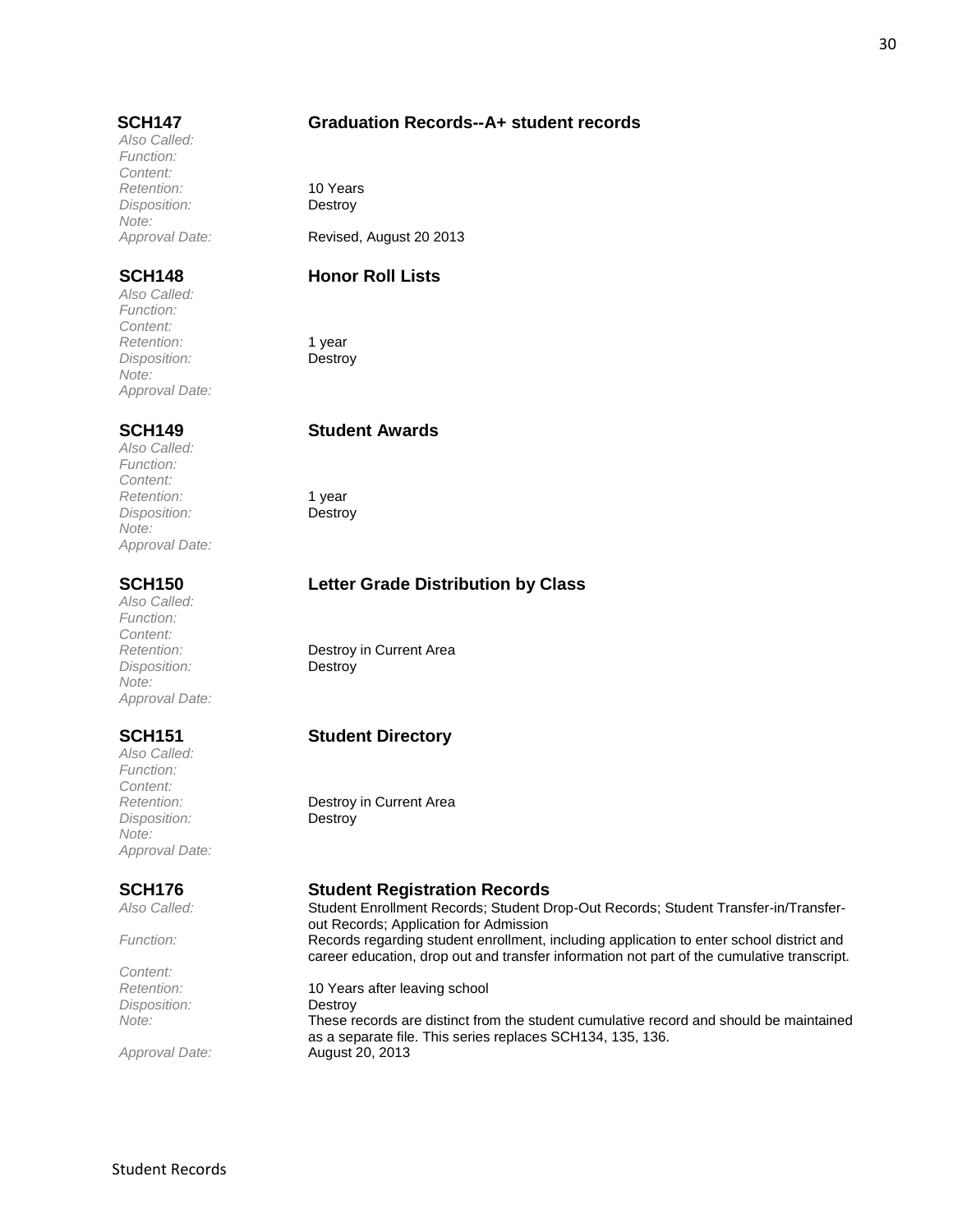## **Transportation**

### **For Vehicle Maintenance and Ownership Records see General Schedule**

<span id="page-30-0"></span>**SCH153 Annual Bus Route Approval Report**

*Also Called:* Transportation Route Approval<br>
Function: **Transportation Records submitted for approval** Records submitted for approval of bus routes *Content:* May include: driver names, routes and time, mileage, school name, anticipated rider counts

### **SCH154 Ridership Lists**

*Also Called:* Ridership counts *Function:* Documents verification of students riding school-provided transportation. *Content:* May include: route, driver name, bus number, list of riders by schools and route number, student name, grade, ID number, distance transported, bus stop location, report generated from preceding data

### **SCH156 Annual Bus Driver Certification**

*Also Called:* Annual Physical Examination; Copy of Drivers' CDL

## **Career Education**

### <span id="page-30-1"></span>**SCH159 Reimbursement for salaries for Career Education Programs**

*Also Called: Function: Content: Retention:* 5 years *Disposition:* Destroy *Note: Approval Date:*

*Also Called:*

*Retention:* 5 years *Disposition:* Destroy

*Approval Date:*

## **SCH160 Application for Authorization to Purchase Equipment/Supplies**

*Function:* Application to spend federal Perkins fund money for equipment and/or supplies for use in technical schools. *Content:* May include: DESE forms FV2, FV4; enhancement application for grant money *Note:* Funding made available through "Carl D. Perkins Vocational and Technical Education Act, Public Law 105-332"

*Retention:* 3 years *Disposition:* Destroy *Note: Approval Date:*

*Retention:* 3 years *Disposition:* Destroy *Note: Approval Date:*

*Function: Content: Retention:* 1 year *Disposition:* Destroy *Note: Approval Date:*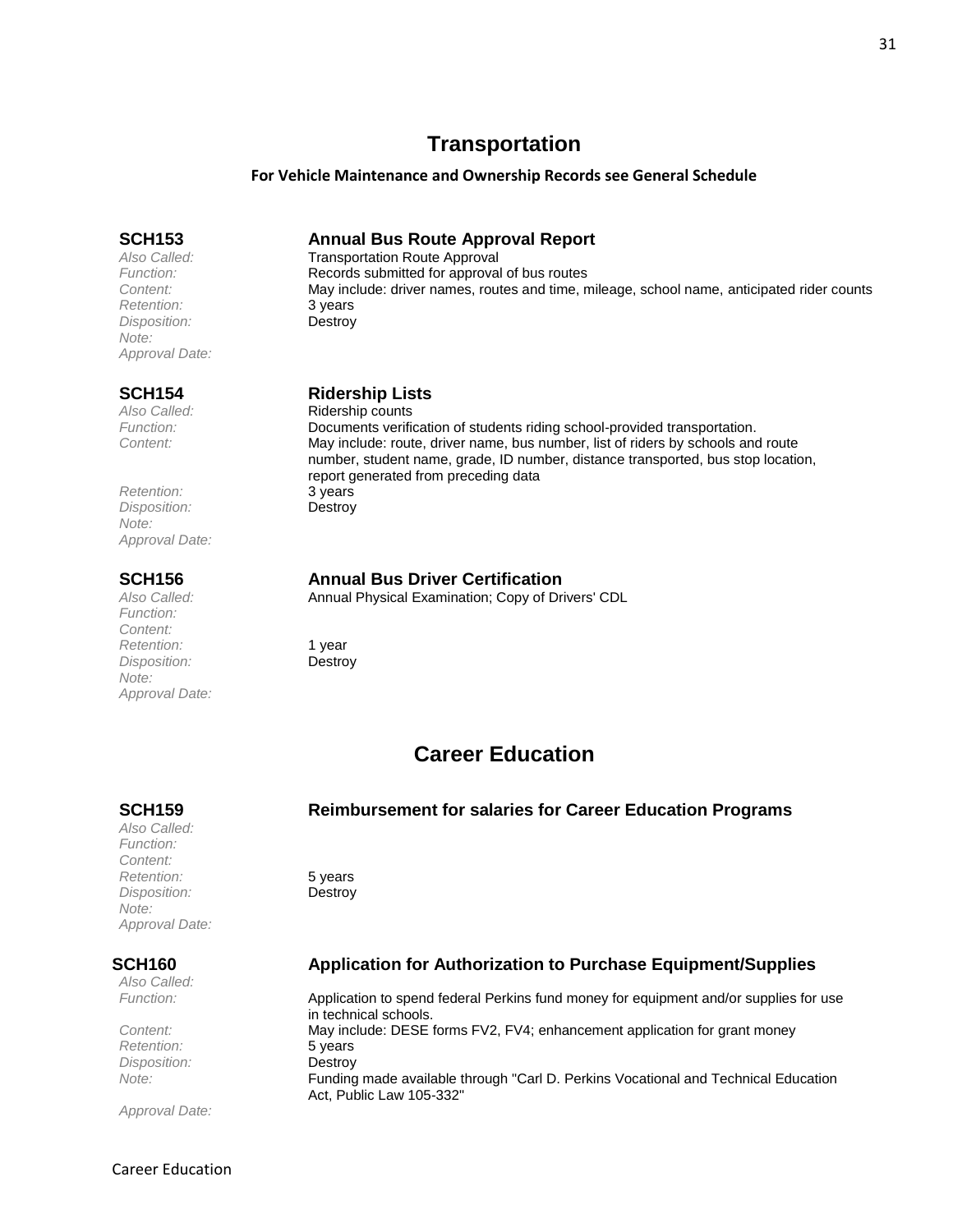*Also Called: Content: Retention:* 5 years *Disposition:* Destroy *Note: Approval Date:*

*Function: Content: Retention:* 5 years *Disposition:* Destroy *Note: Approval Date:*

*Function:*

*Retention:* 5 years *Disposition:* Destroy

*Approval Date:*

*Also Called: Function: Content: Retention:* 2 years *Disposition:* Destroy *Note: Approval Date:*

*Also Called: Function: Content: Disposition:* Archive *Note: Approval Date:*

## **SCH161 Reimbursement Request for Approved Expenditures**

Application to reimbursement for equipment and/or supplies for use in technical schools.

### **SCH162 Federal Title IV Financial Aid--Administrative Files**

*Also Called:* PELL grant student payment summary; Federal PELL grant payment voucher; IPS batch report; Recipient data exchange summary report

### **SCH163 Federal Title IV Financial Aid--Student Files**

Also Called: SAR; ESAR; ISAR; Stafford Loan

*Content:* Verification worksheet and documentation including 1040s, Social Security printouts, Family Services printouts, etc.; Acknowledgment of funds; Enrollment Agreement; Promissory note; Entrance interview acknowledgment; Exit interview acknowledgment; Financial aid transcript from other post-secondary schools (if other were attended); first year students who receive funds and leave before completing 60% of the program will have, in their file: Refund calculation worksheet; new perspectives intake form

*Note:* For students who receive funds but leave before 60% of the programs is completed--the 5 year clock begins after the second year or the 180 day follow-up

## **SCH164 Minutes of Career-Technical Education Committee**

## **SCH166 Career-Technical Building Payment Certificates**

*Retention:* Permanent and update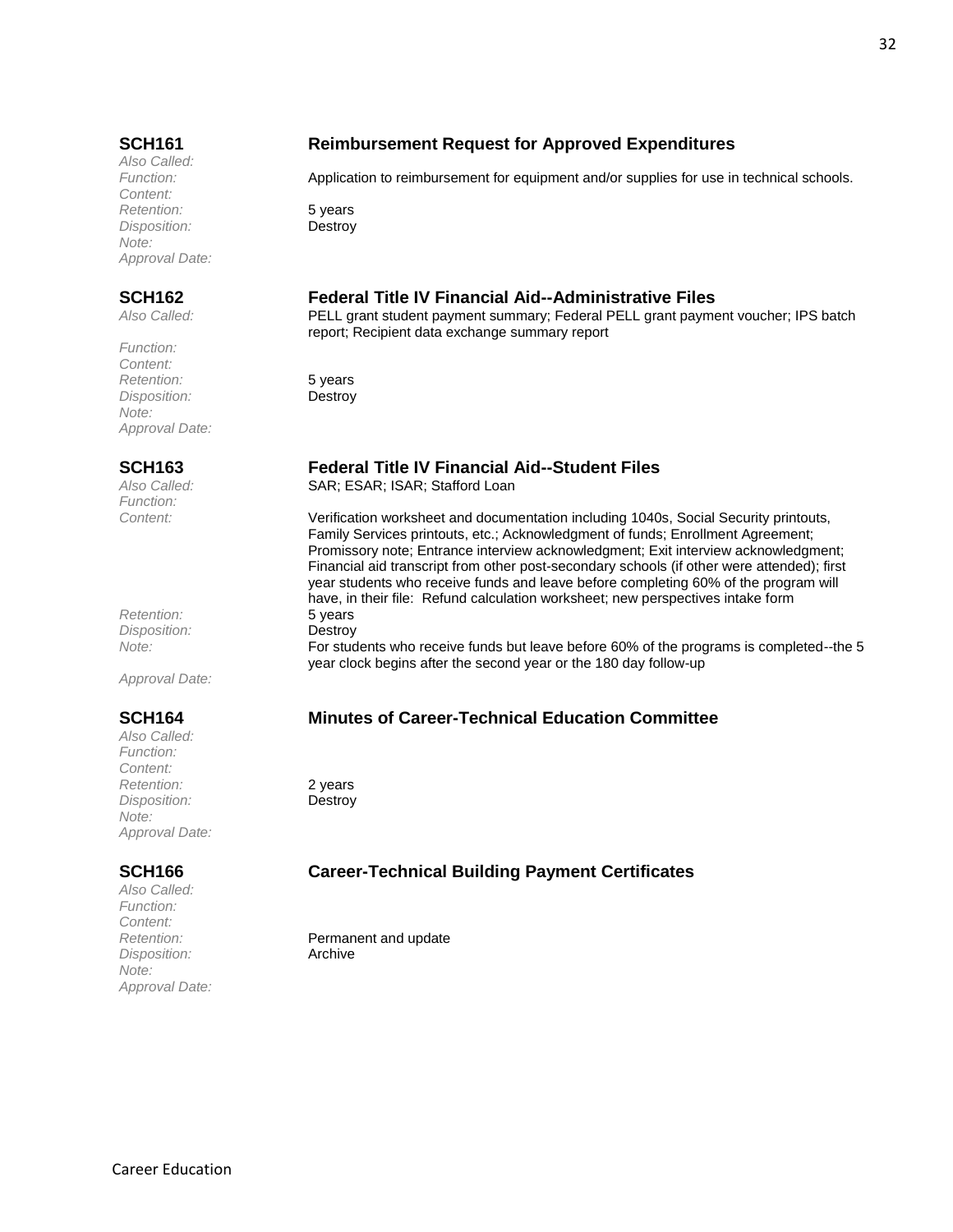*Also Called: Function: Content: Retention:* 5 years *Disposition:* Destroy *Note: Approval Date:*

*Also Called: Content: Disposition:* Destroy *Note: Approval Date:*

*Also Called: Function: Content: Retention:* 3 years *Disposition:* Destroy *Note: Approval Date:*

*Also Called: Function: Content: Retention:* 2 years *Disposition: Note: Approval Date:*

*Also Called: Content: Disposition:* Destroy *Note: Approval Date:*

*Also Called: Function: Content:* **Paramerican Retention:** 5 years<br> *Disposition:* **Destroy** *Disposition: Note: Approval Date:*

### **SCH167 Area Career Center Tuition Charges**

### **SCH168 Application for Reimbursement from Career-Technical Funds**

*Function:* Reimbursement for salaries, travel and other allowable items

3 years (subject to federal regulations)

### **SCH169 Enrollment Report for Career-Technical Program**

### **SCH170 Grade Report Sheets--Career Center**

### **SCH171 Record of Curriculum**

*Function:* Curriculum offered in Career-Technical education program/school

**Retention:** Retain until superseded

### **SCH172 Technology Consortium Meetings**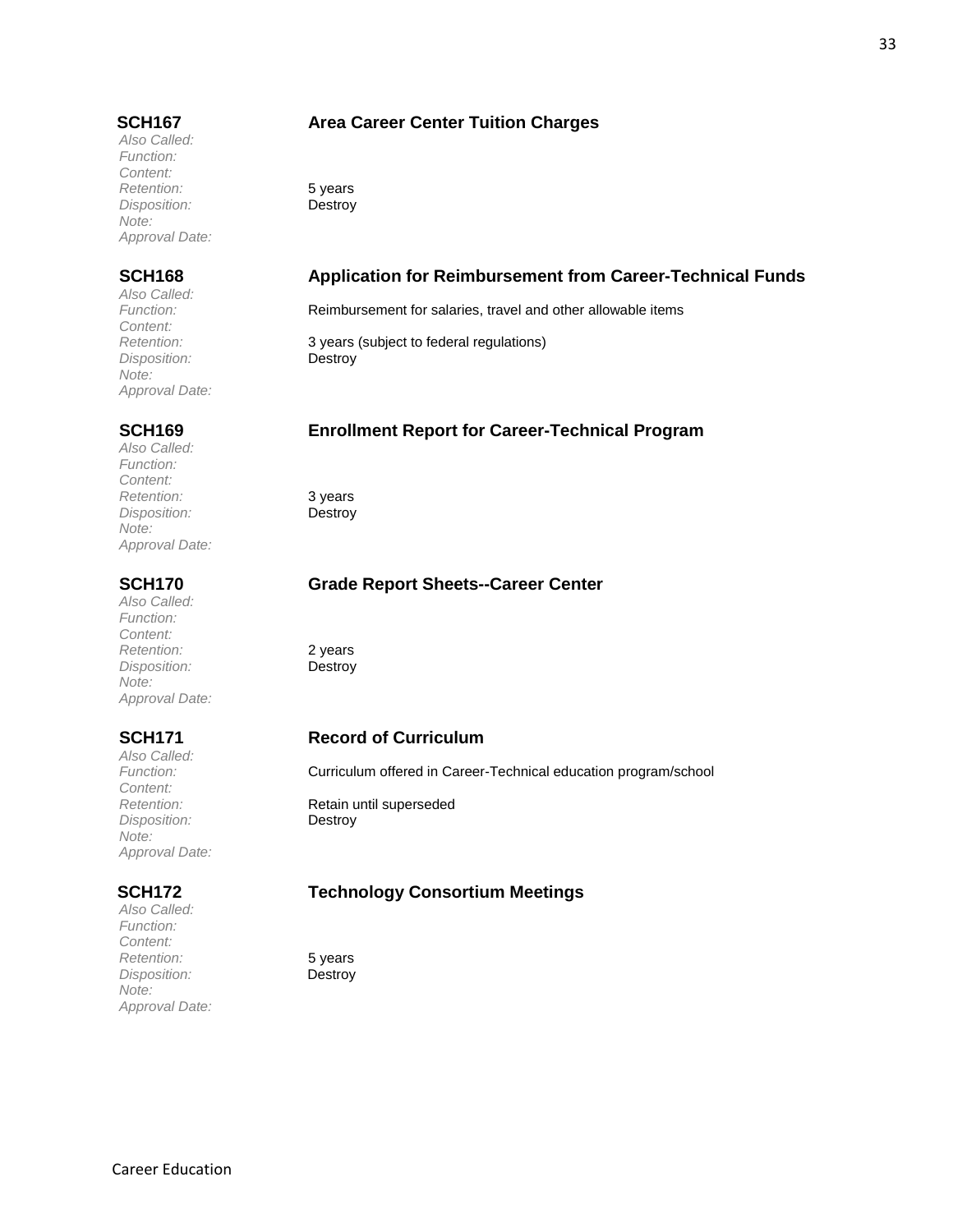*Driver Education, 18 Drop Out Data, 22*

### *6*

*619 Early Childhood Special Education Grants, 20*

### *A*

*Alumni Lists, 26 Americans with Disabilities Act Plan, 9 Annual Bus Driver Certification, 30 Annual Bus Route Approval Report, 30 Annual Report of Exceptional Pupil Programs, 20 Annual Secretary of the Board of Education Report, 5 Application for Authorization to Purchase Equipment/Supplies, 30 Application for Reimbursement from Career-Technical Funds, 32 Application for Summer School Approval, 6 Application to State for Reimbursement, 8 Area Career Center Tuition Charges, 32 Assessed Valuation Certification, 10 At Risk Student Programs, 22 Athletic Conference Reports, 25*

### *B*

*Bound Book Generated by Bond Counsel, 10*

### *C*

*Career and Technical Student Organization Records, 26 Career Ladder Records, 22 Career-Technical Building Payment Certificates, 31 Certification of Property Tax Rates, 10 Child Care Development Fund Grant (Block Grant), 22 Class Meeting Minutes, 28 Class Rosters, 28 Core Data--Source Documents, 6 Counselor Records, 17 Current Class Schedule of District, 28*

### *D*

*Daily Clinic Log, 15 Deficiency Report, 28 District Reorganization Records, 5 District Test Assessments, 17*

### *E*

*Eligibility Certificates, 25 Emergency Contact Record, 14 Employment and Training Record of Students Follow-up, 8 Enrollment Report for Career-Technical Program, 32 Estimate of Required Local Taxes, 11 Events Schedules, 25*

### *F*

*Federal Discretionary Grant Programs, 12 Federal Environmental Reports, 9 Federal Impact-aid P.L. 815 & P.L. 874, 12 Federal Title IV Financial Aid--Administrative Files, 31 Federal Title IV Financial Aid--Student Files, 31 Food Application Agreements, 13 Food Service Records, 13*

### *G*

*Grade Report Sheets--Career Center, 32 Graduation Records, 28 Graduation Records--A+ student records, 29*

### *H*

*Head Injury Note, 15 Health Care Plans, 14 Honor Roll Lists, 29*

### *I*

*Immunization Records, 14 Immunization--In Progress, 14 Individuals with Disabilities Education Act (IDEA), 21 Individuals with Disabilities Education Act (IDEA) Entitlement Grants, 20*

### *L*

*Letter Grade Distribution by Class, 29 Local Compliance Plan and Monitoring Documentation, 21*